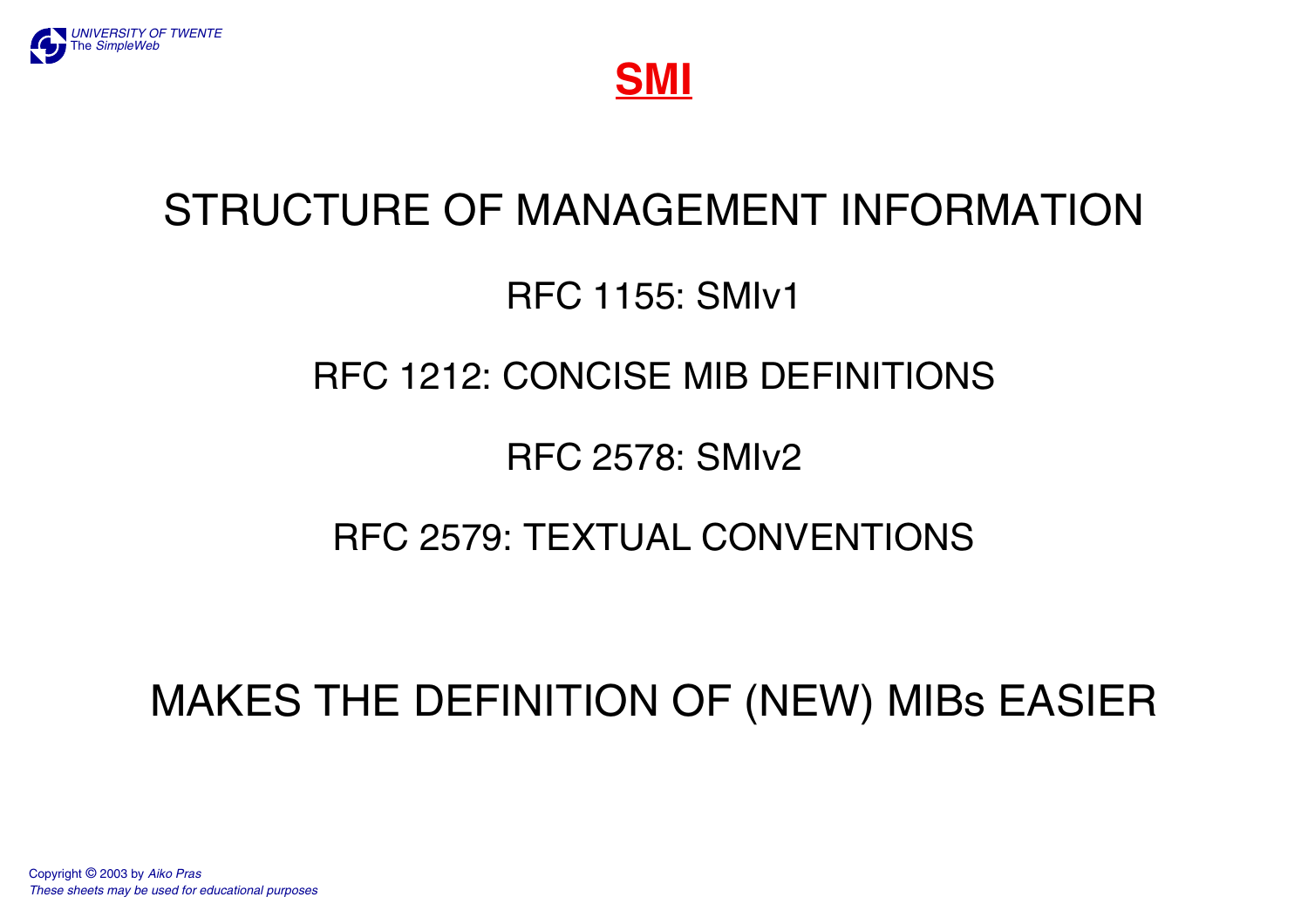

**SMI**

#### MANAGEMENT INFORMATION WITHIN MANAGED SYSTEMSMUST BE REPRESENTED AS: • SCALARS• TABLES(= TWO DIMENSIONAL ARRAYS OF SCALARS)

## THE SNMP PROTOCOL CAN ONLY EXCHANGE(A LIST OF) SCALARS

DEFINED IN TERMS OF ASN.1 CONSTRUCTS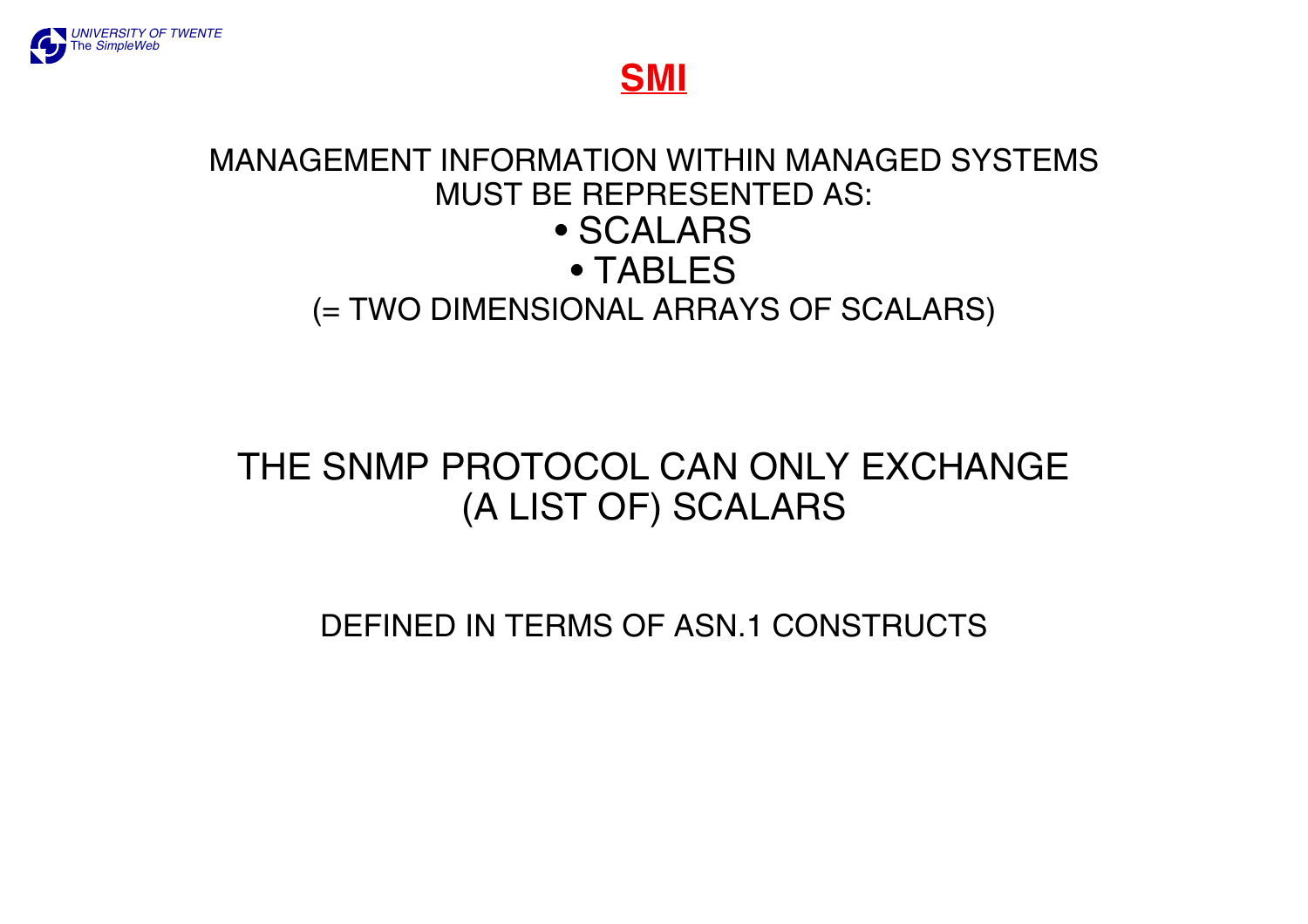

## **SMI: DATA TYPES FOR SCALARS**

| <b>SIMPLE TYPES:</b>                     | SM <sub>Iv1</sub>                                                                                  | SMI <sub>v2</sub>                                                                                                         |
|------------------------------------------|----------------------------------------------------------------------------------------------------|---------------------------------------------------------------------------------------------------------------------------|
|                                          | <b>INTEGER</b><br><b>OCTET STRING</b><br><b>OBJECT IDENTIFIER</b>                                  | <b>INTEGER</b><br><b>OCTET STRING</b><br><b>OBJECT IDENTIFIER</b>                                                         |
|                                          |                                                                                                    | Integer32                                                                                                                 |
| <b>APPLICATION-WIDE</b><br><b>TYPES:</b> | Gauge<br><b>Counter</b><br><b>TimeTicks</b><br><b>IpAddress</b><br>Opaque<br><b>NetworkAddress</b> | Unsigned32<br>Gauge32<br>Counter <sub>32</sub><br>Counter <sub>64</sub><br><b>TimeTicks</b><br><b>IpAddress</b><br>Opaque |
| <b>PSEUDO TYPES:</b>                     |                                                                                                    |                                                                                                                           |

-

BITS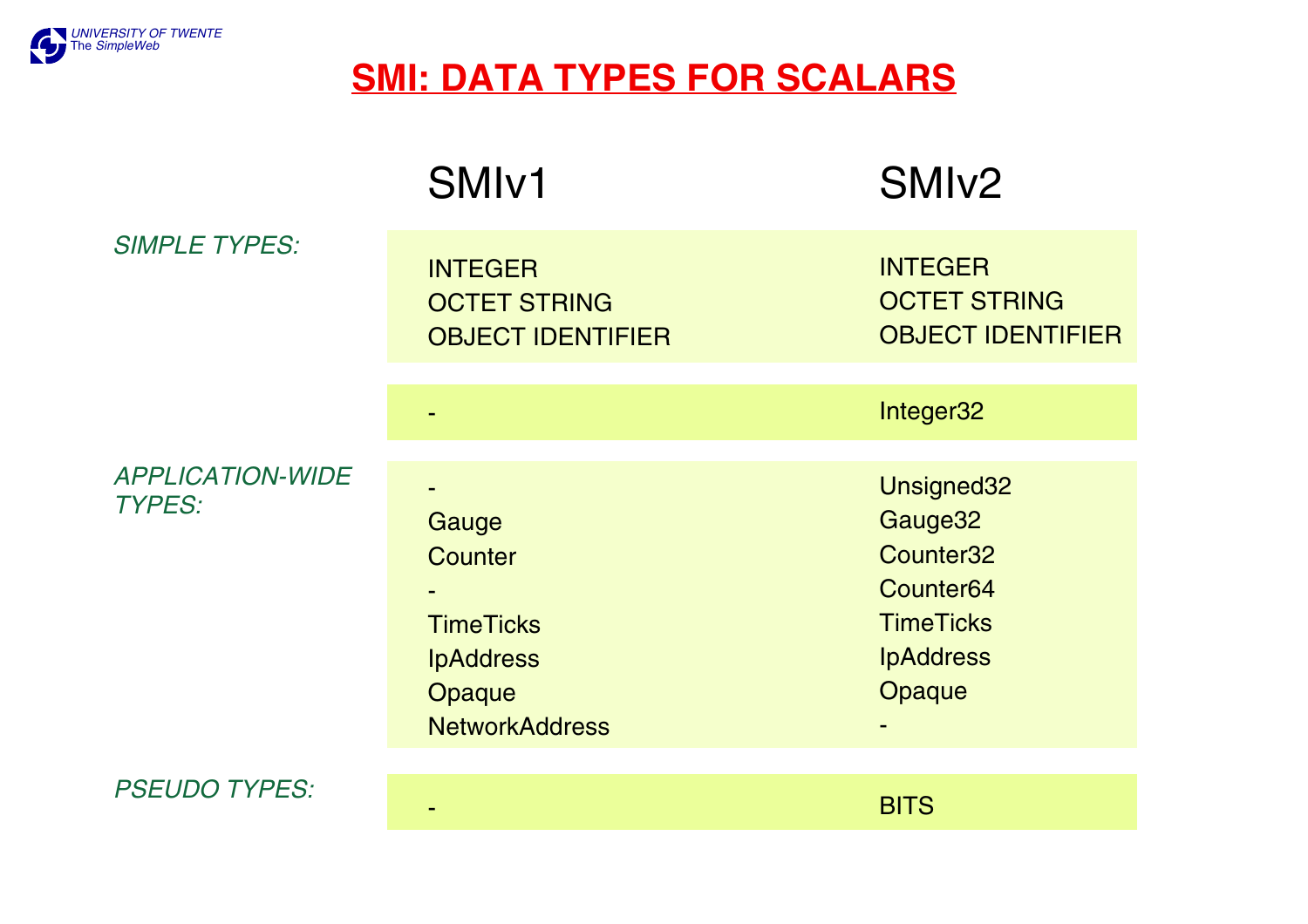

### **EXAMPLE OF SCALAR OBJECTS**



**MANAGER** 

**AGENT**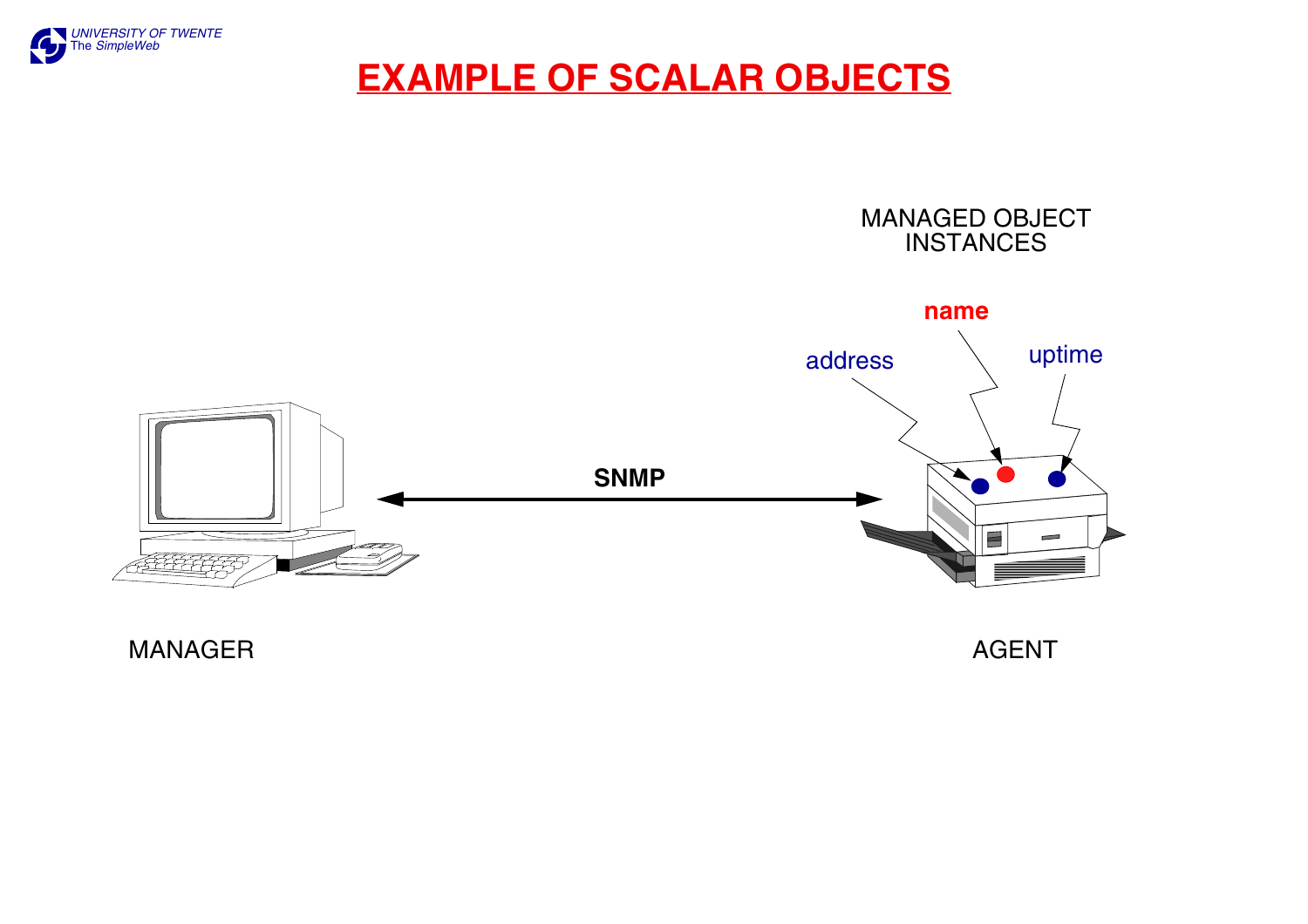

### **OBJECT NAMING**

## INTRODUCE NAMING TREE



#### THE LEAVES OF THE TREE REPRESENT THE MANAGED OBJECTS

#### NODES ARE INTRODUCED FOR NAMING PURPOSES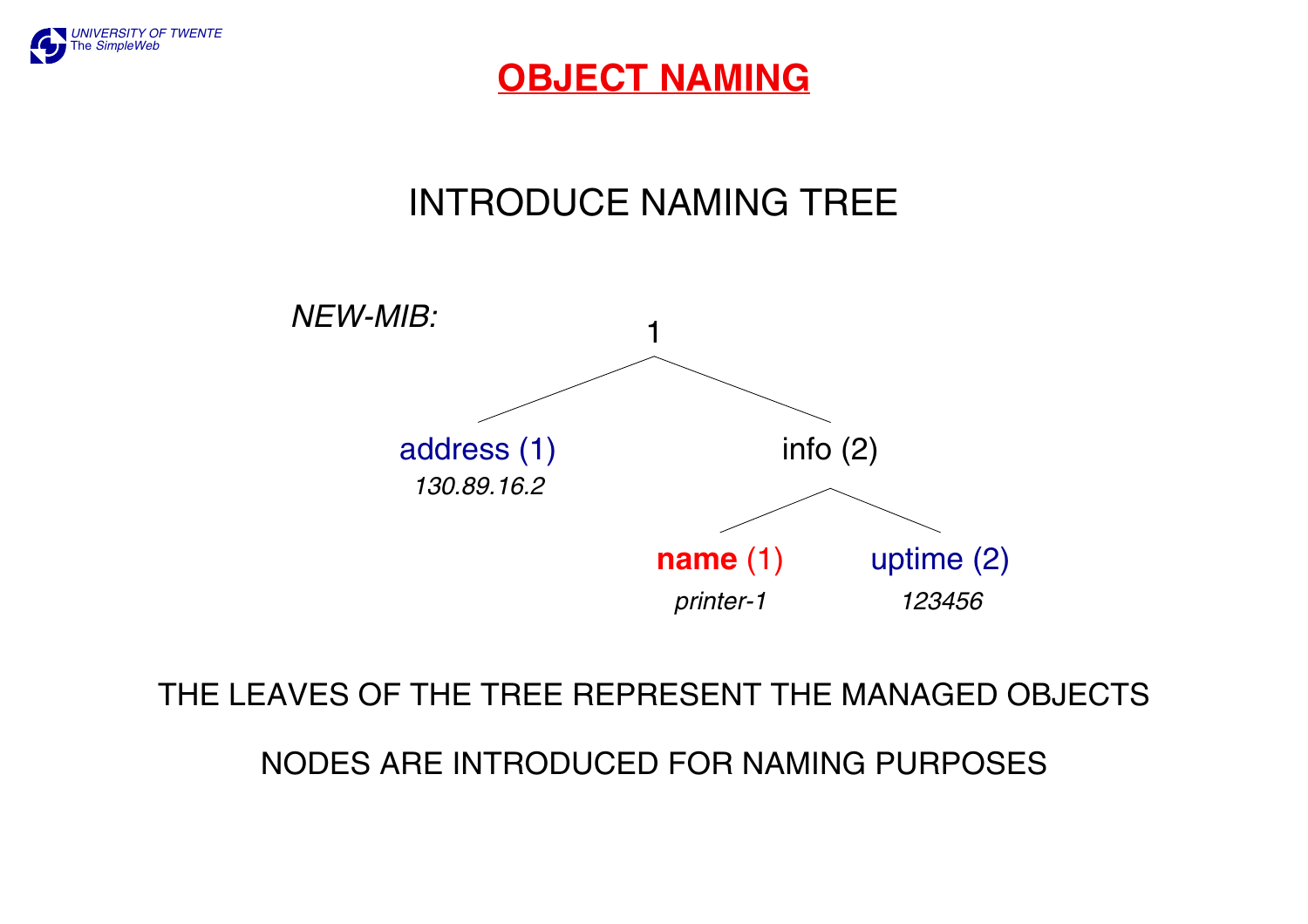

## **OBJECT NAMING**

• addressObject  $ID = 1.1$ Object Instance  $= 1.1.0$ Value of Instance = *130.89.16.2*

> • infoObject  $ID = 1.2$

#### • name

Object  $ID = 1.2.1$ Object Instance  $= 1.2.1.0$ Value of Instance = *printer-1*

• uptime Object  $ID = 1.2.2$ Object Instance  $= 1.2.2.0$ Value of Instance = *123456*

*ALTERNATIVE:*Object  $ID = NEW-MIB$  info uptime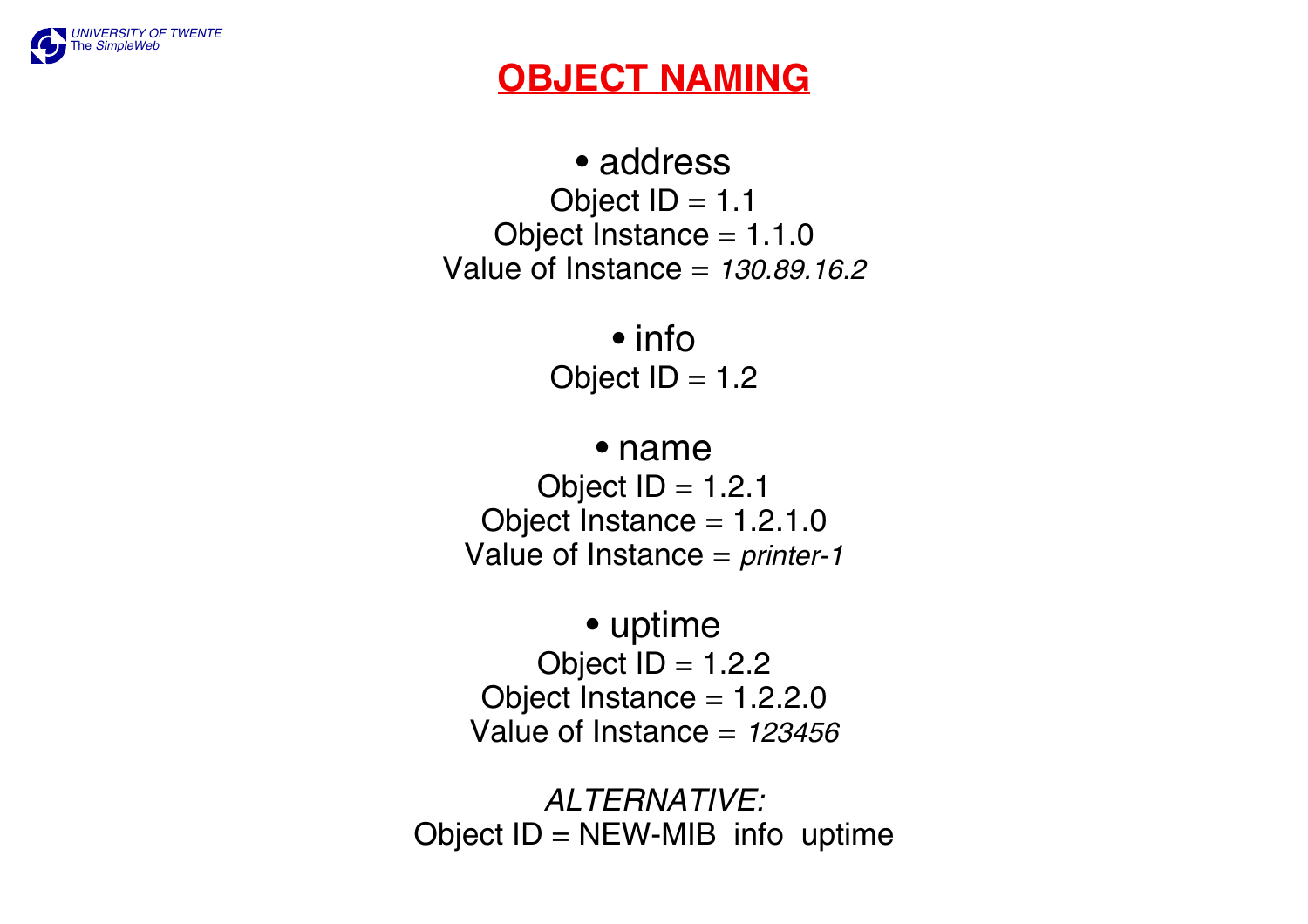

### **OBJECT NAMING: MIBs**

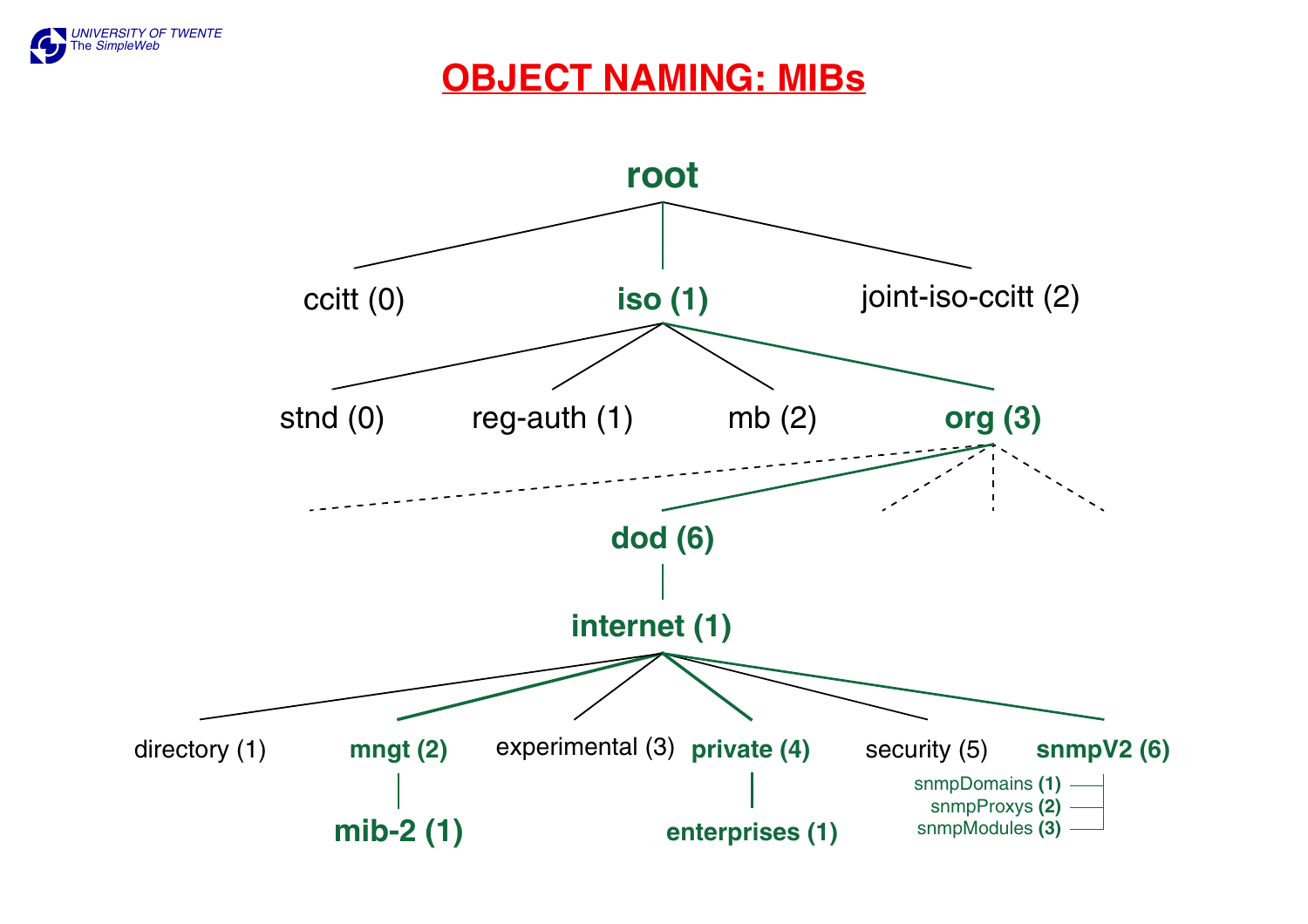

## **OBJECT TYPE DEFINITION**

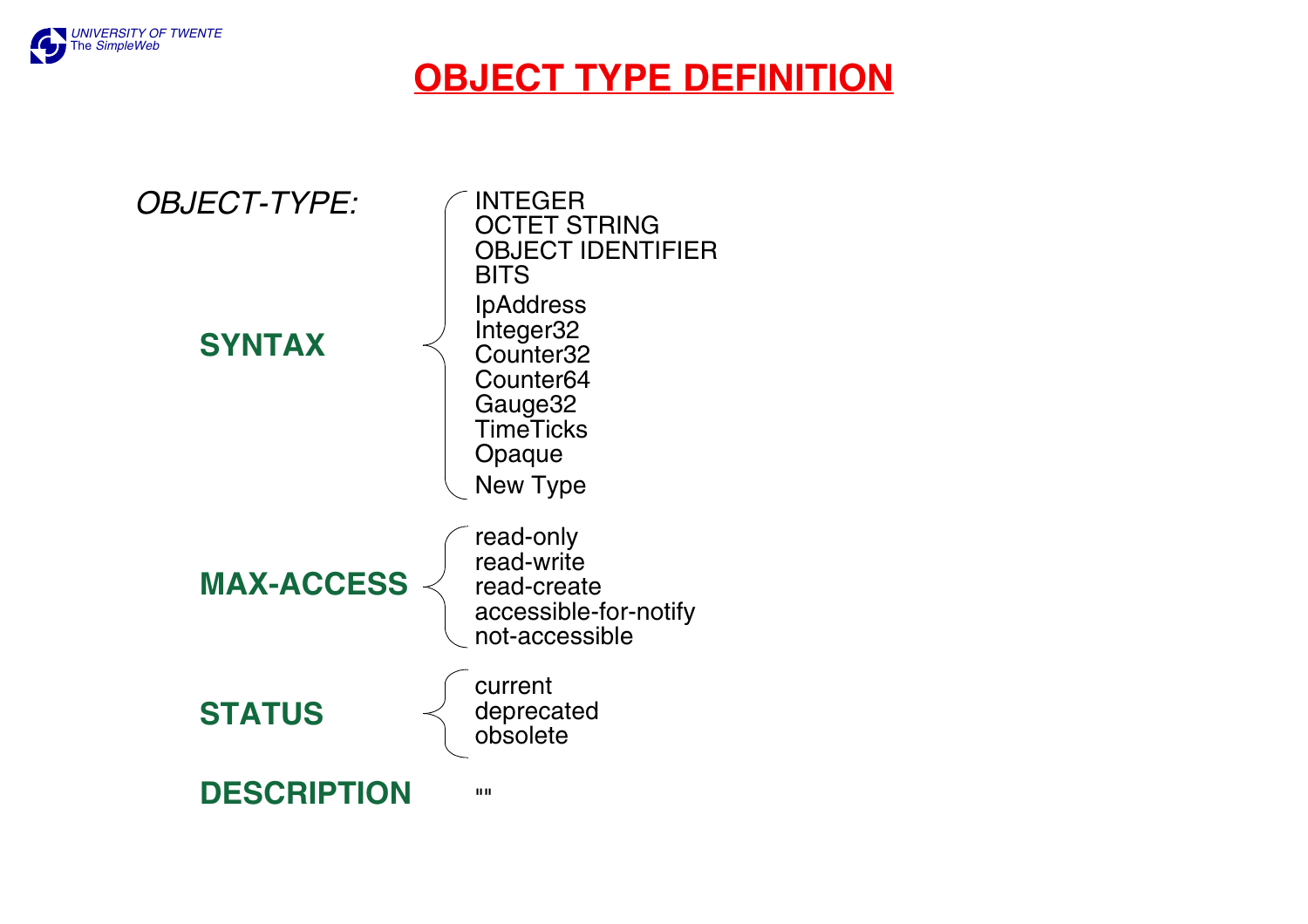

## **OBJECT TYPE DEFINITION - EXAMPLE**

**--** Definition of address

address **OBJECT-TYPESYNTAX** IpAddress **MAX-ACCESS** read-write **STATUS** current **DESCRIPTION** "The Internet address of this system" **::= {**NEW-MIB 1**}**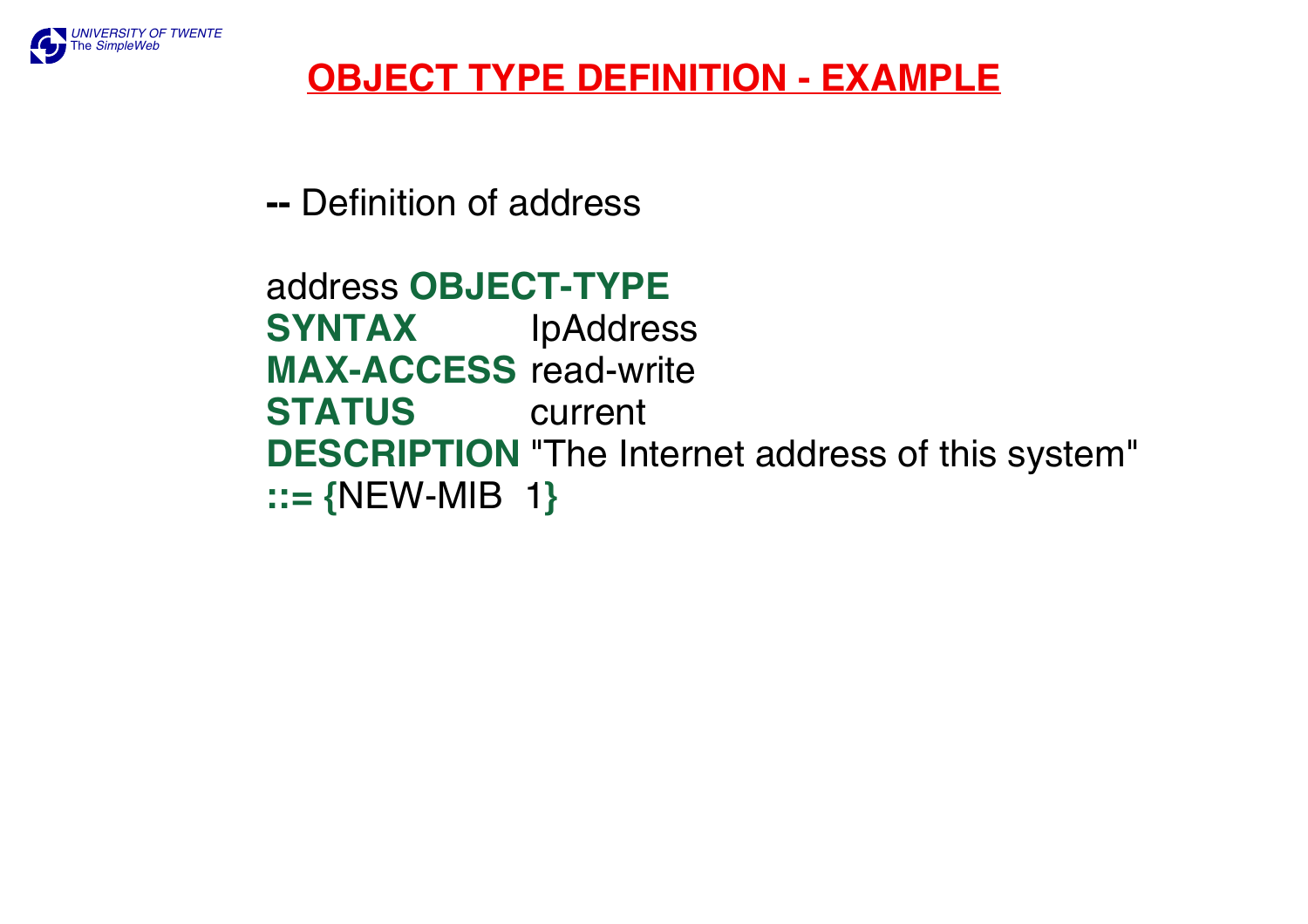

### **DEFINITION OF NON-LEAF 'OBJECTS'**

### Name **OBJECT IDENTIFIER ::= {**...**}**

#### *EXAMPLE:*info **OBJECT IDENTIFIER ::= {**NEW-MIB 2**}**

### ALTERNATIVE CONSTRUCT: OBJECT IDENTITY

*EXAMPLE:*info **OBJECT-IDENTITYSTATUS** current **DESCRIPTION** "The node under which future scalar objects should be registered" **::= {**NEW-MIB 2**}**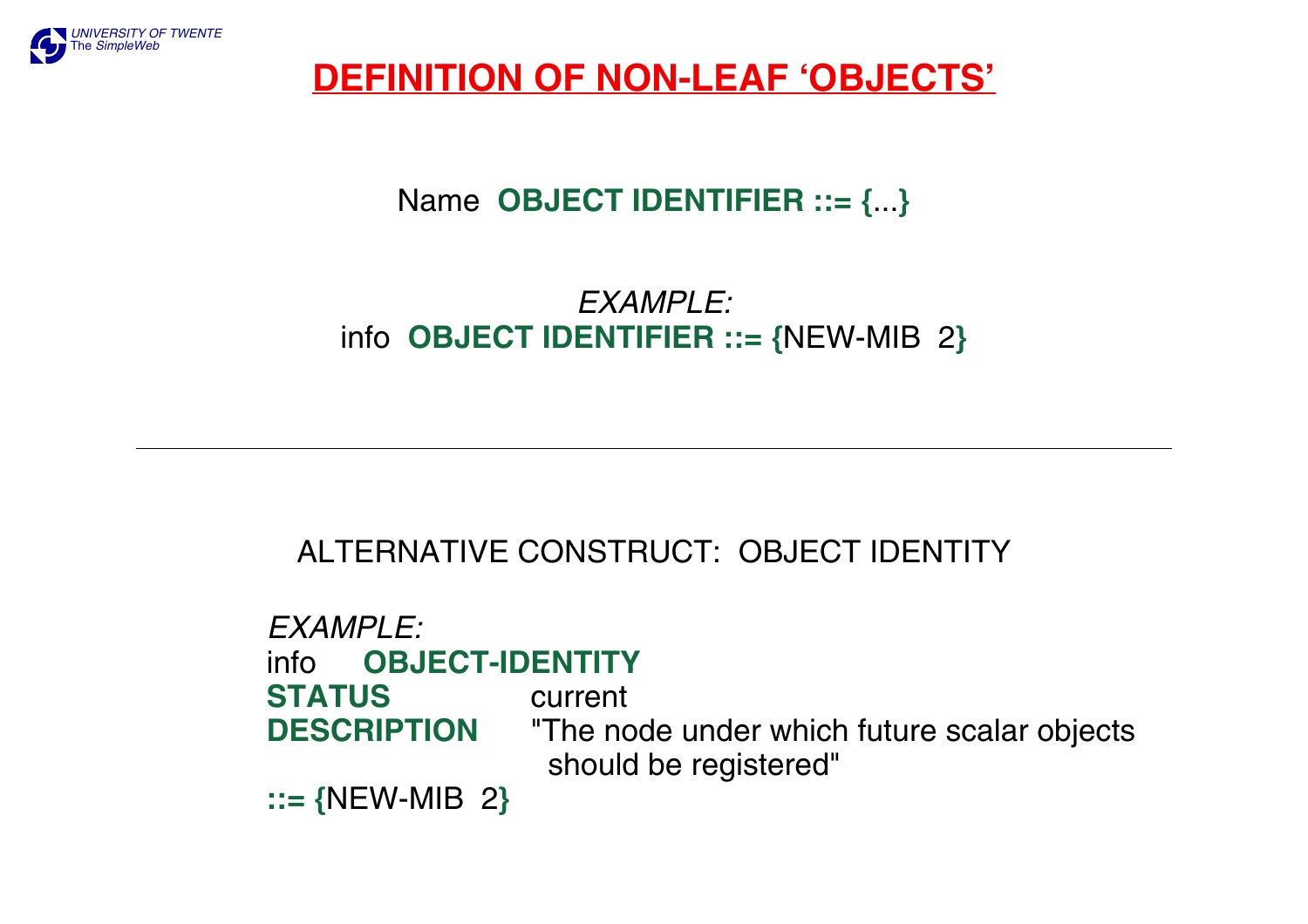

## **DEFINITION OF A MIB**

## NEW-MIB **DEFINITIONS ::= BEGIN**

 import statement(s) module identity definition

definition of all node and leaf objects

definition of implementation requirements

**END**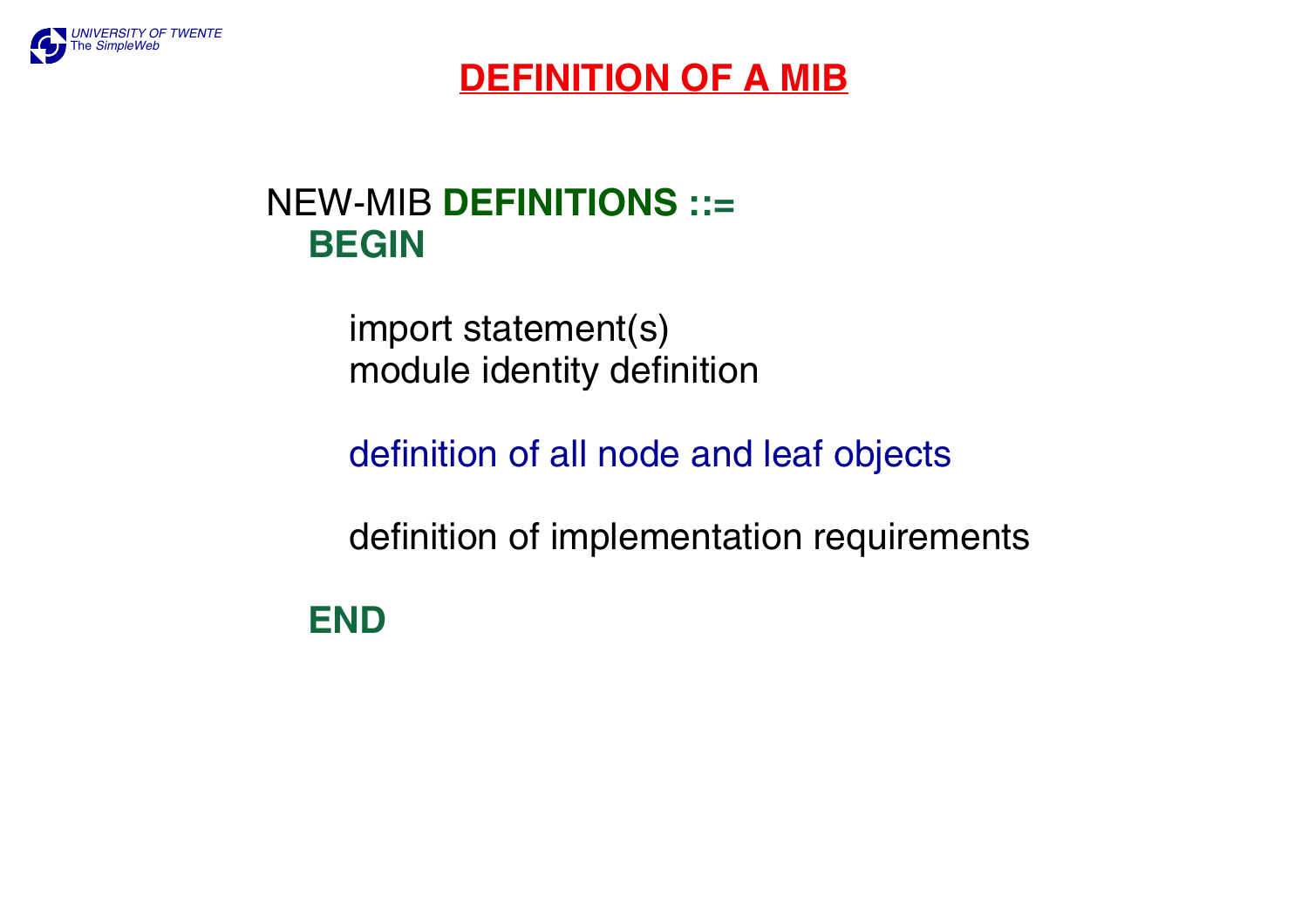

#### **MODULE IDENTITY - EXAMPLE**

## newMibModule **MODULE-IDENTITYLAST-UPDATED** "200104041200Z" **ORGANIZATION** "UT-ARCH" **CONTACT-INFO** " EWI-ARCH Group University of Twente POBox 2177500 AE Enschede The NetherlandsEmail: simpleweb@simpleweb.org " **DESCRIPTION**"Experimental MIB for demo purposes"

**::= {** enterprises ut(785) 7 **}**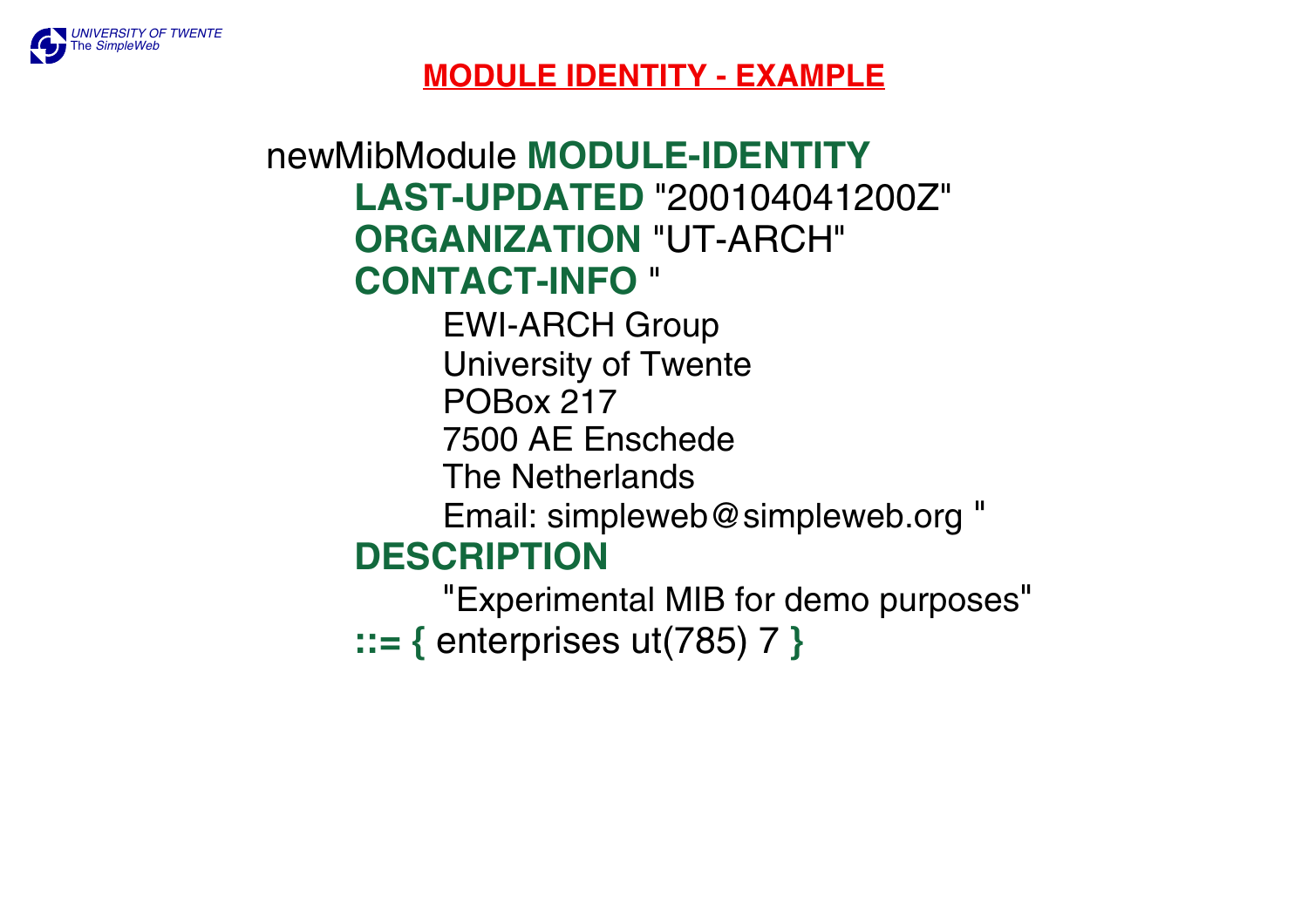

#### **IMPORT STATEMENT - EXAMPLE**

## **IMPORTS**

## MODULE-IDENTITY, OBJECT-TYPE, TimeTicks, enterprises

**FROM** SNMPv2-SMI;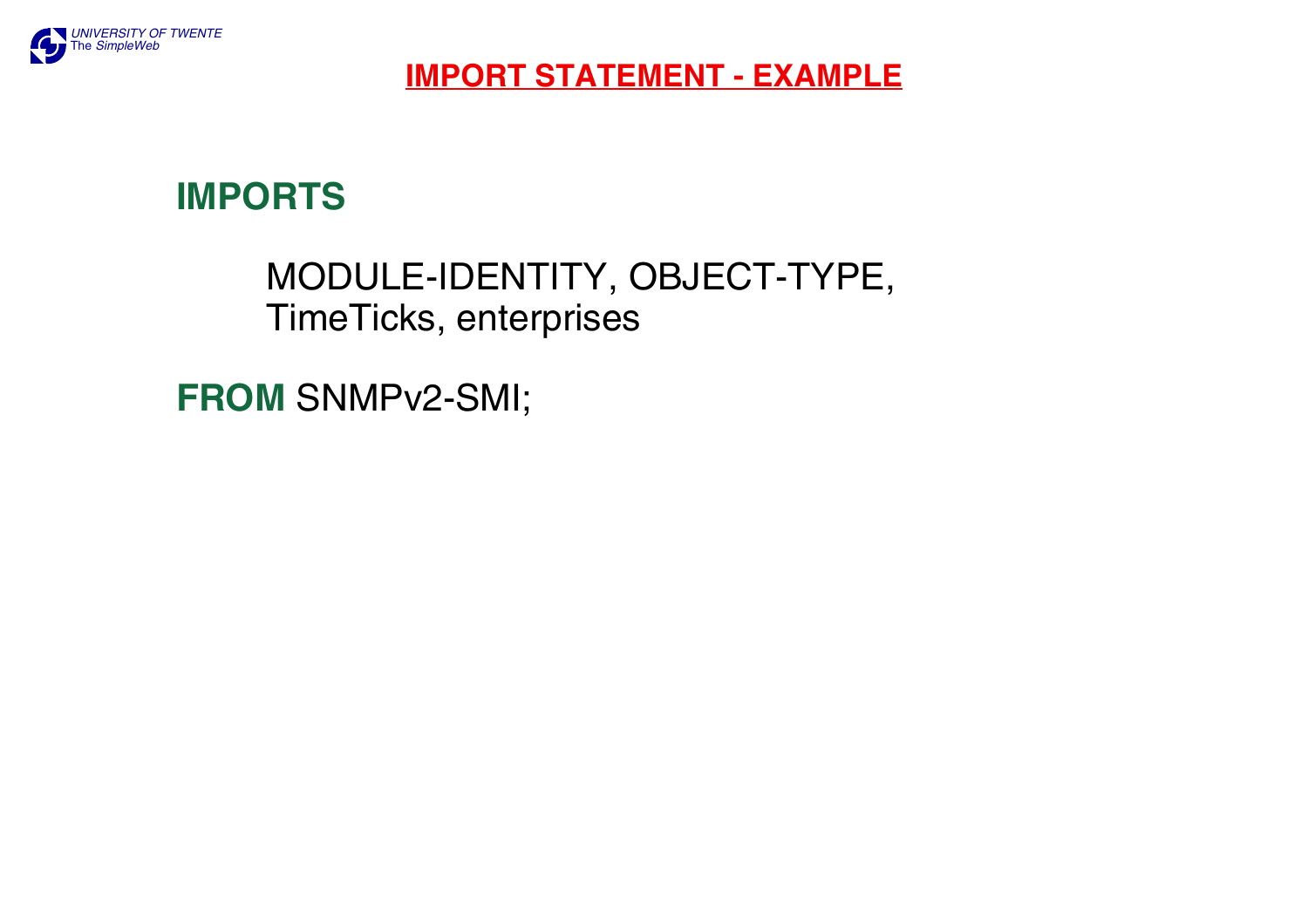

## **TABLES**

## EXAMPLE: ROUTING TABLE





# TO RETRIEVE INDIVIDUAL TABLE ENTRIES EACH ENTRY SHOULD GET AN IDENTIFIER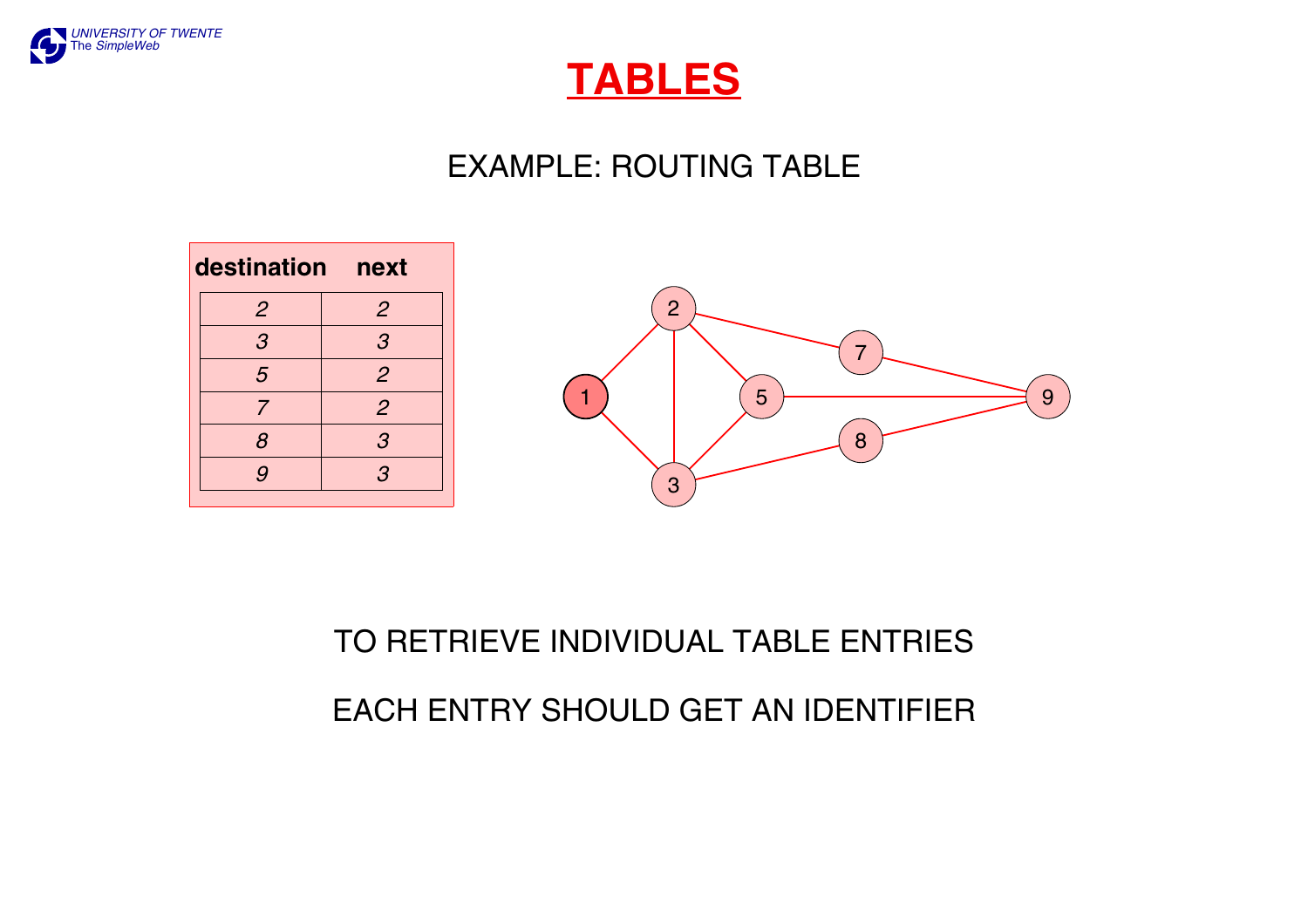

## **NAMING OF TABLE ENTRIES - I**



EXAMPLE: THE VALUE OF *NEW-MIB routeTable next 5* IS *3*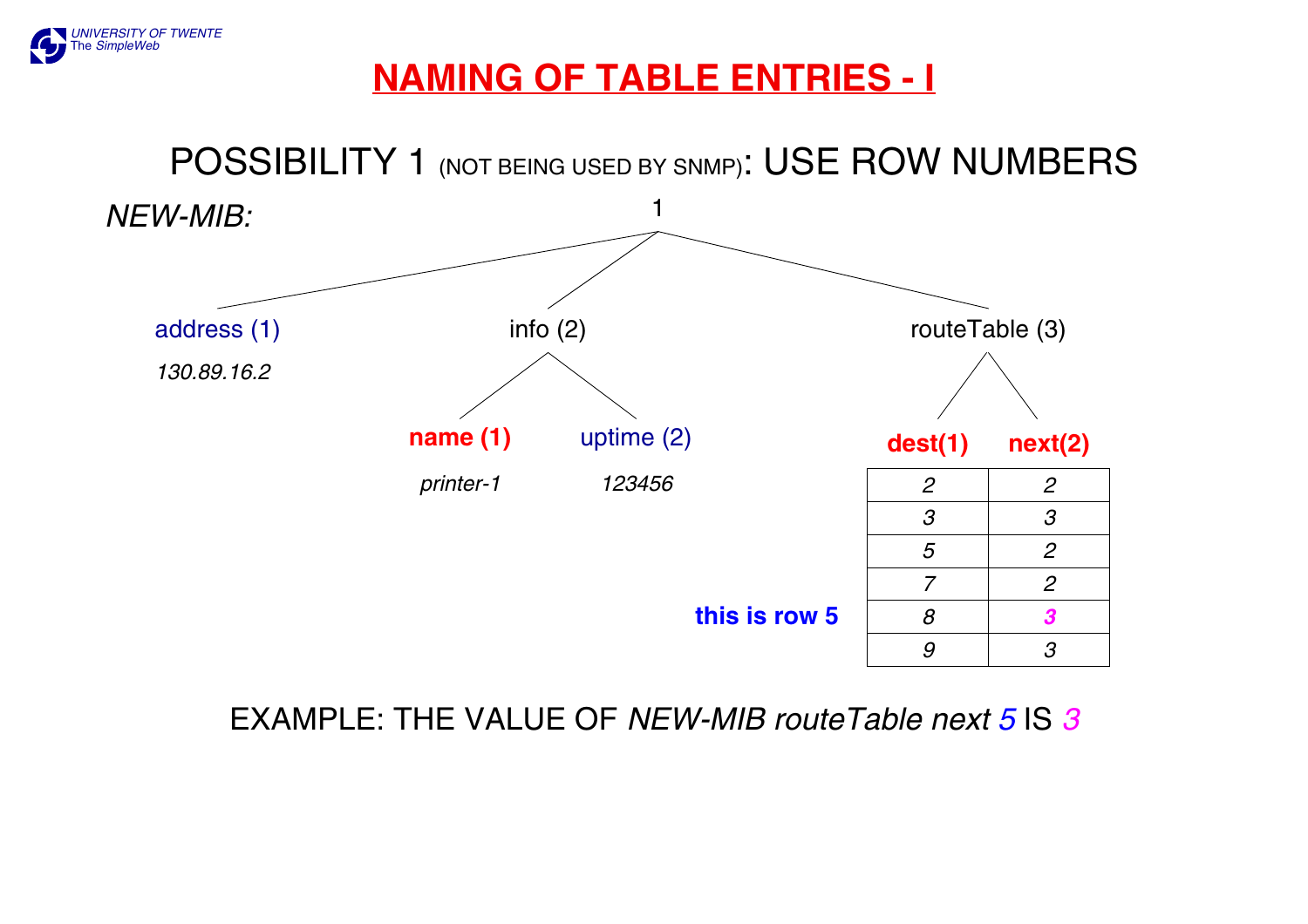

## **NAMING OF TABLE ENTRIES - II**



#### EXAMPLE: THE VALUE OF *NEW-MIB routeTable next 5* IS *2*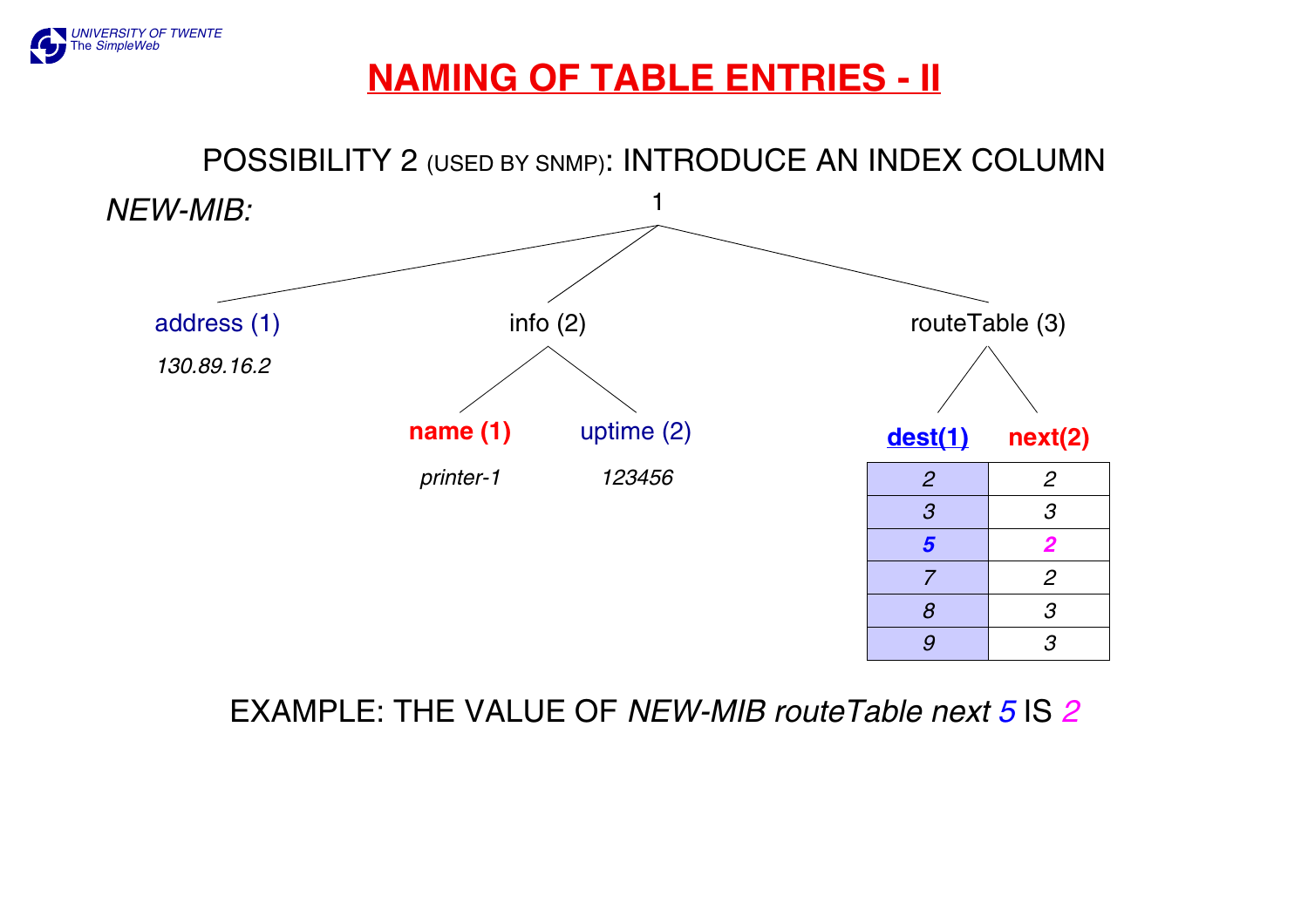

### **TABLE INDEXING**

## GENERAL SCHEME



*EXAMPLES:*

OID of Table = 1.3 1.3.1.5 => *5* 1.3.2.5 => *2* 1.3.1.9 => *9* 1.3.2.9 => *3* 1.3.2.7 => *2* 1.3.1.1 => *entry does not exist* 1.3.2.1 => *entry does not exist*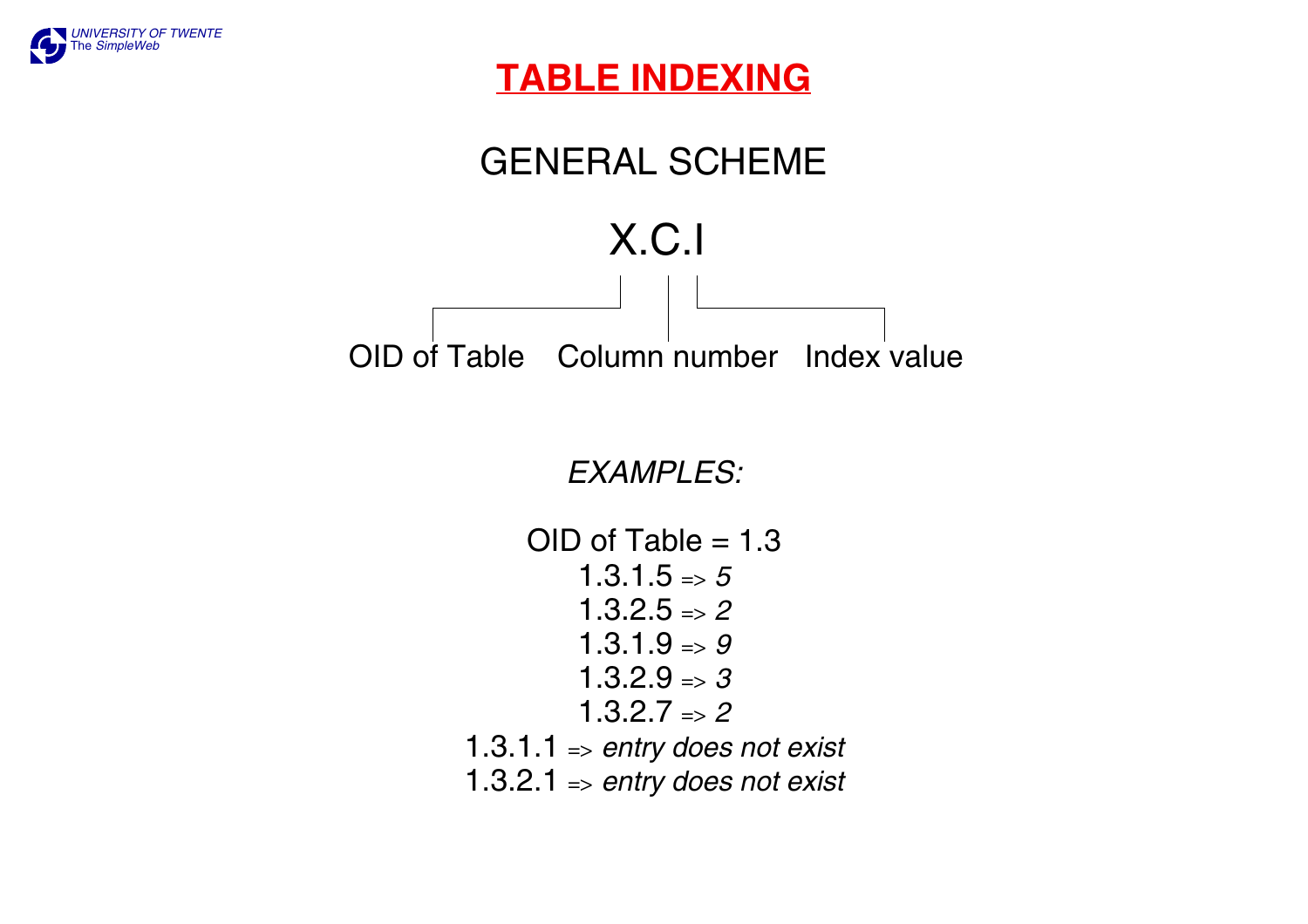

## **TABLE INDEXING - NON-INTEGER INDEX**

#### AN INDEX NEED NOT BE AN INTEGER



*EXAMPLES:* OID of Table = 1.3 1.3.1.130.89.16.23 => *130.89.16.23*1.3.2.130.89.16.23 => *130.89.16.1* 1.3.1.193.22.11.97 => *193.22.11.97*1.3.2.193.22.11.97 => *130.89.16.4*1.3.2.130.89.19.121 => *130.89.16.1*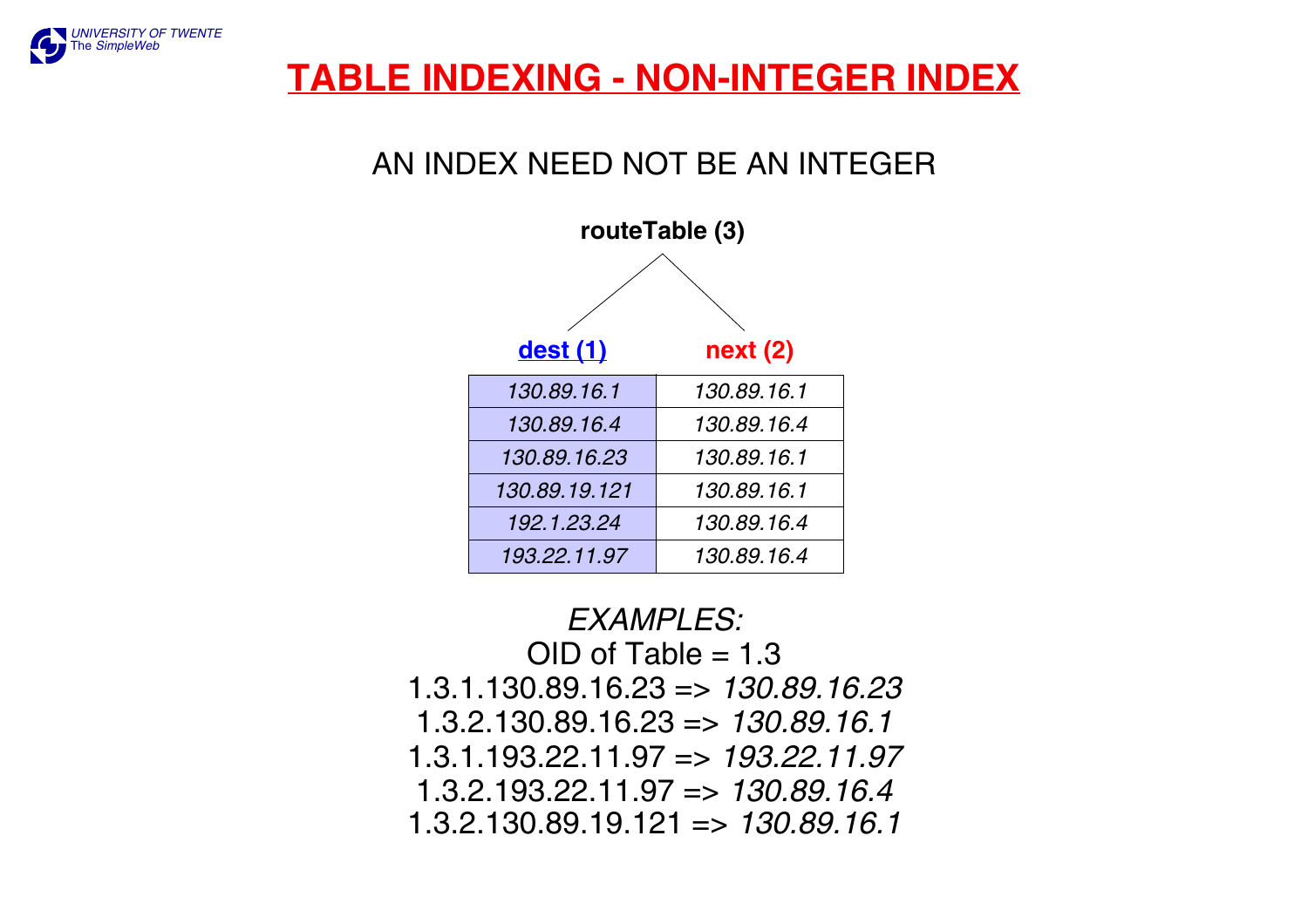

## **TABLE INDEXING - MULTIPLE INDEX FIELDS**

## USE OF MULTIPLE INDEX FIELDS

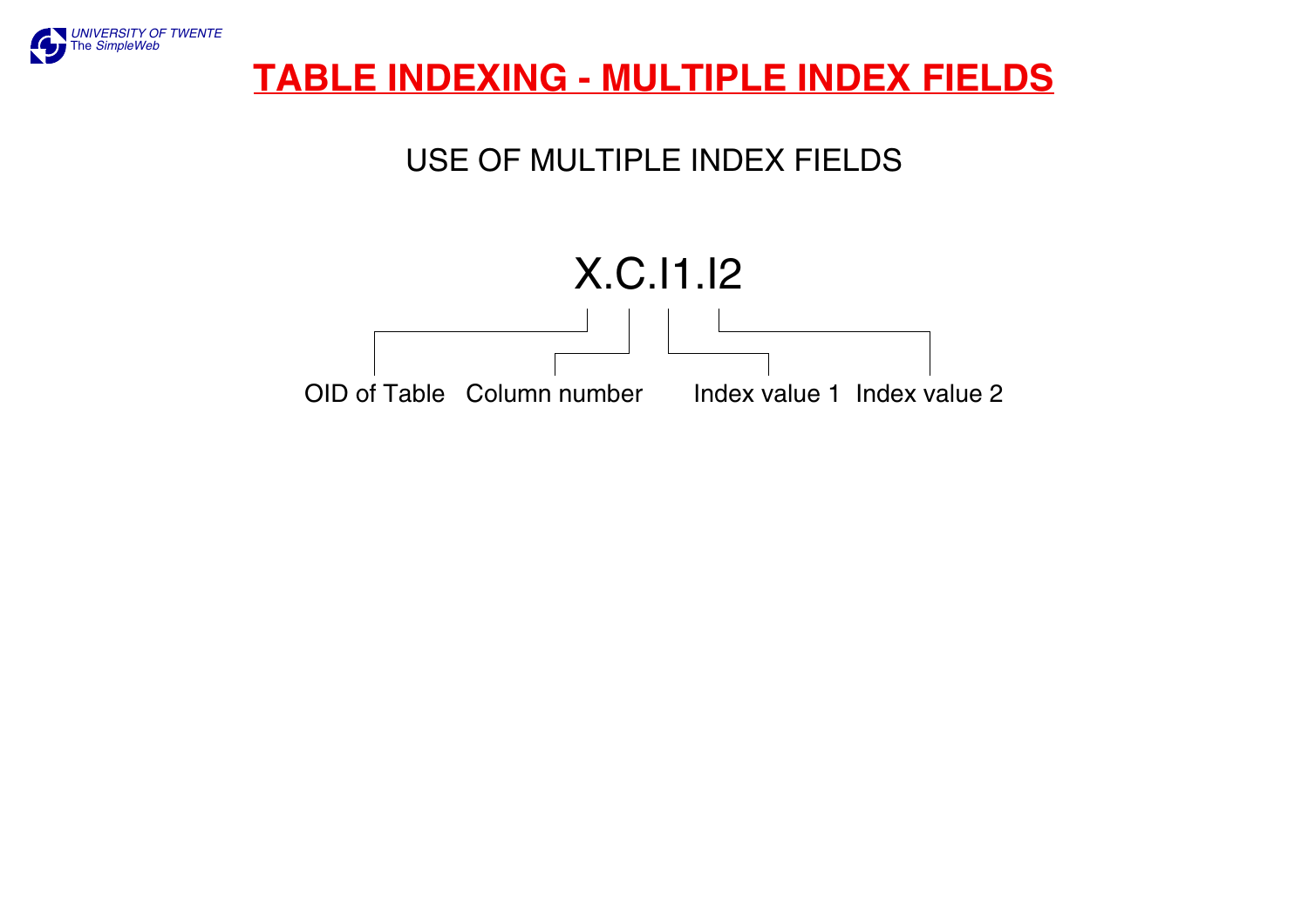#### *[UNIVERSITY OF TWENTE](http://www.utwente.nl)* The *[SimpleWeb](http://www.simpleweb.org/)* **TABLE INDEXING - MULTIPLE INDEX FIELDS: EXAMPLE**



1.3.3.192.1.23.24.1 => *130.89.16.1*

1.3.3.192.1.23.24.2 => *130.89.16.4*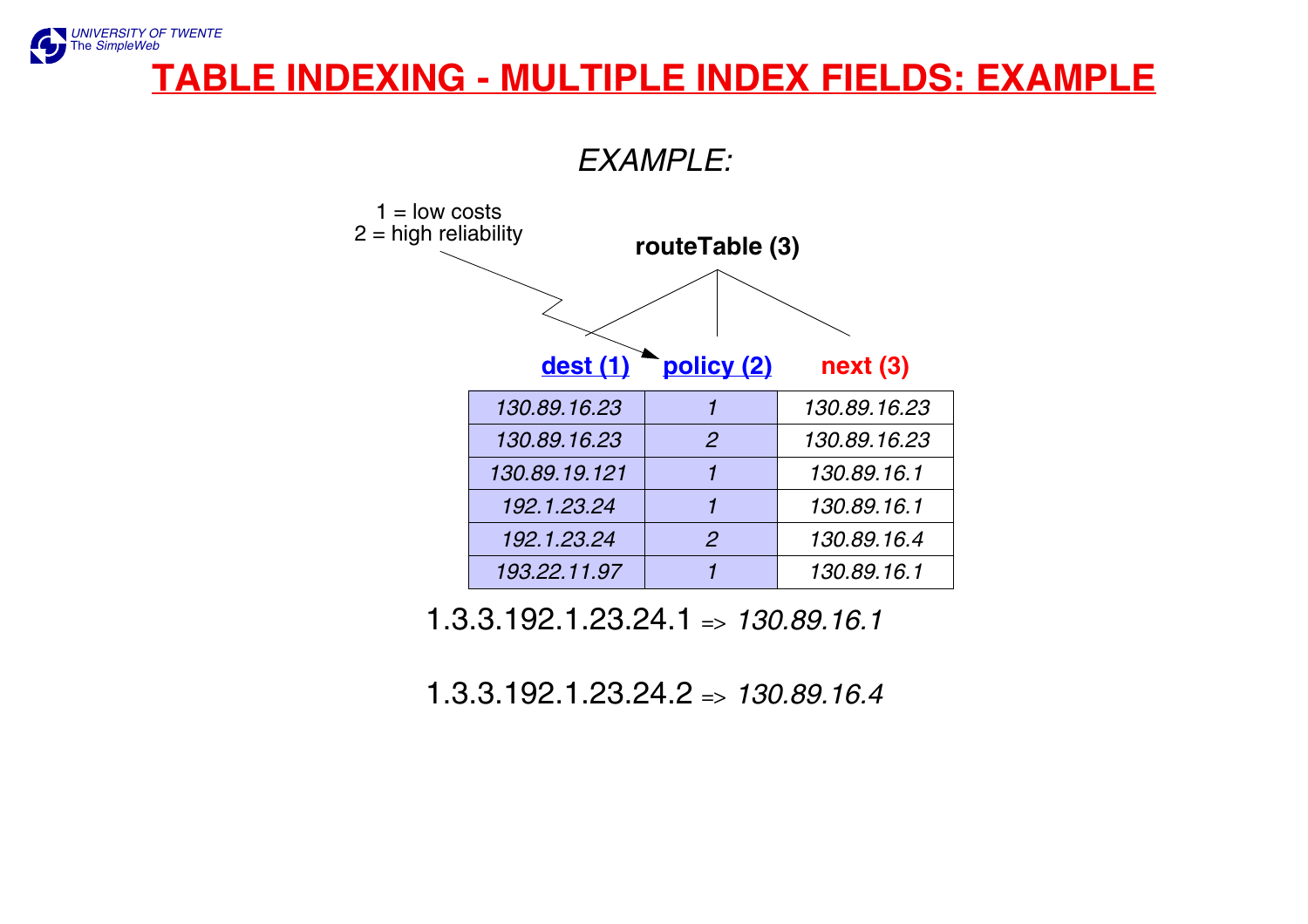

## **TABLE DEFINITION**

**--** Definition of the route table

routeTable **OBJECT-TYPE SYNTAX** SEQUENCE OF RouteEntry **MAX-ACCESS** not-accessible **STATUS** current **DESCRIPTION** "This entity's routing table" **::= {**NEW-MIB 3**}**

routeEntry **OBJECT-TYPE SYNTAX** RouteEntry **MAX-ACCESS** not-accessible **STATUS** current **DESCRIPTION** "A route to a particular destination" **INDEX** {dest, policy} **::= {**routeTable 1**}**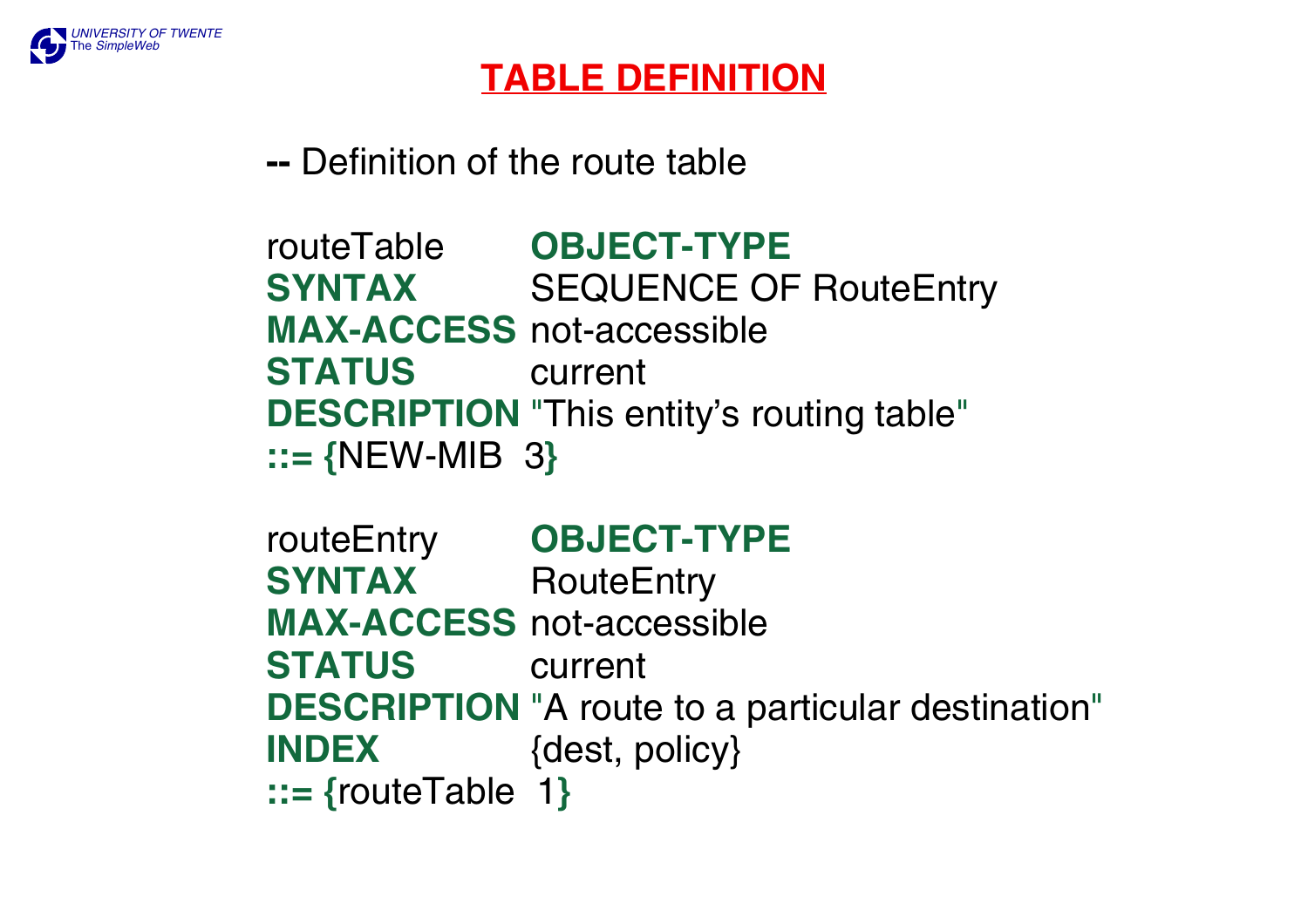

## **TABLE DEFINITION (cont. 1)**

## RouteEntry**::= SEQUENCE{** dest ipAddress, policyINTEGER, next ipAddress **}**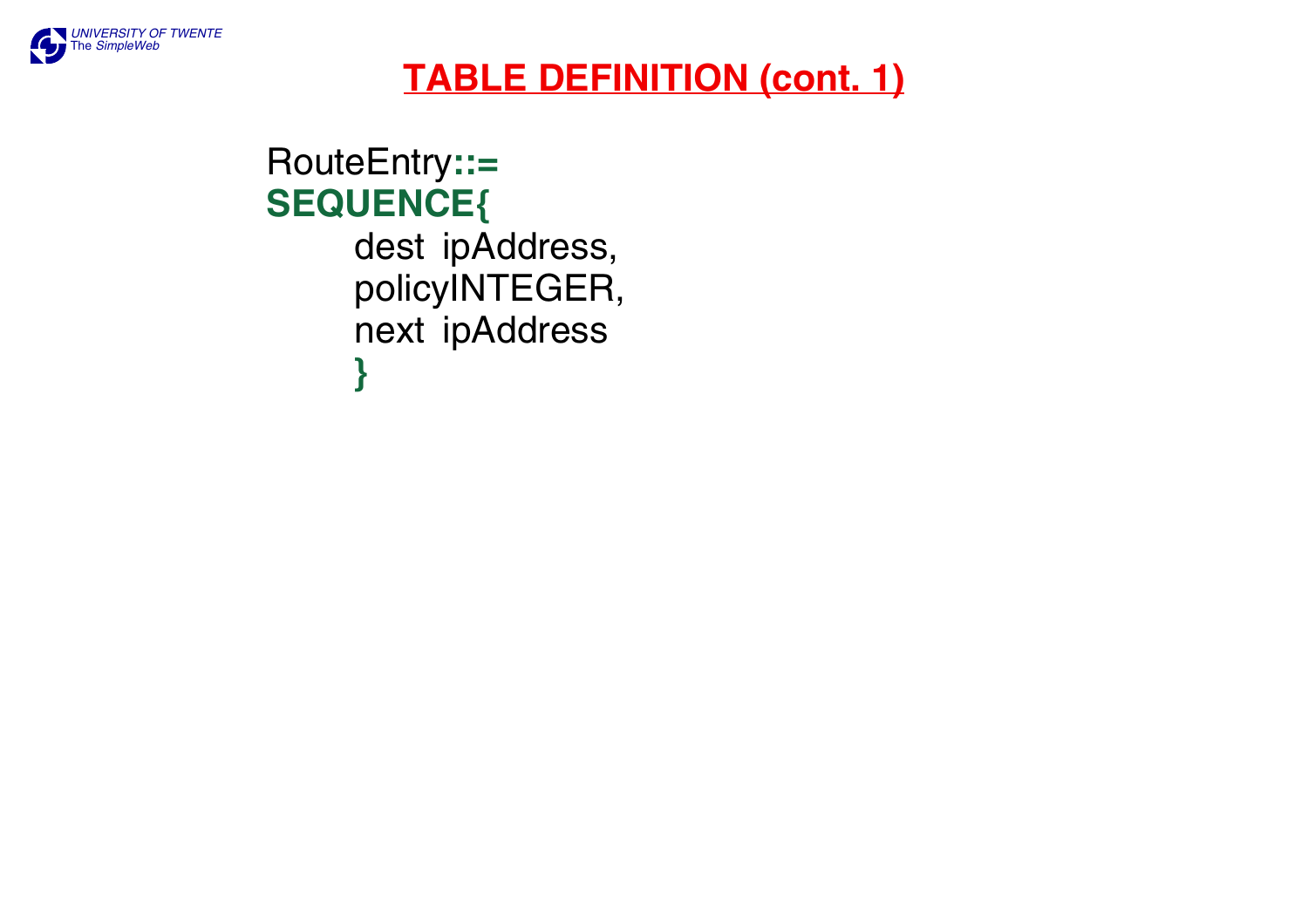

## **TABLE DEFINITION (cont. 2)**

*this is the table*

*this is a row*

*this is a new type*

...

routeTable **OBJECT-TYPE SYNTAX** SEQUENCE OF RouteEntry **...**routeEntry **OBJECT-TYPE SYNTAX** (RouteEntry) ...RouteEntry**::= SEQUENCE**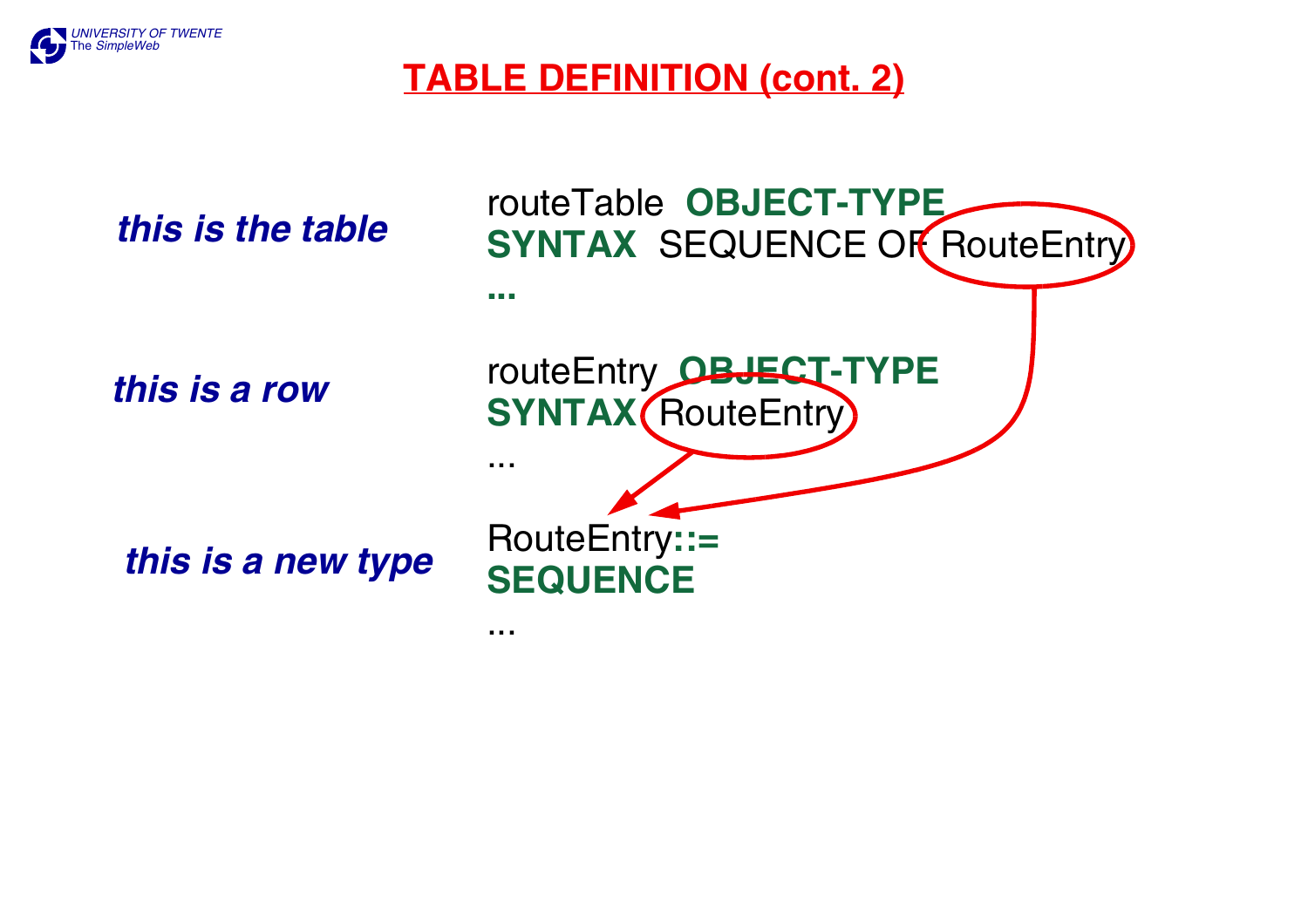

## **TABLE DEFINITION (cont. 3)**

dest **OBJECT-TYPESYNTAX** ipAddress **ACCESS** not-accesible **STATUS** current **DESCRIPTION**"The address of a particular destination" **::= {**routeEntry 1**}**

#### policy **OBJECT-TYPE**

**SYNTAX** INTEGER { costs(1) -- lowest delay reliability(2) } -- highest reliability **ACCESS** not-accesible **STATUS** current **DESCRIPTION**"The routing policy to reach that destination" **::= {**routeEntry 2**}**

next **OBJECT-TYPESYNTAX** ipAddress **ACCESS** read-write **STATUS** current **DESCRIPTION**"The internet address of the next hop" **::= {**routeEntry 3**}**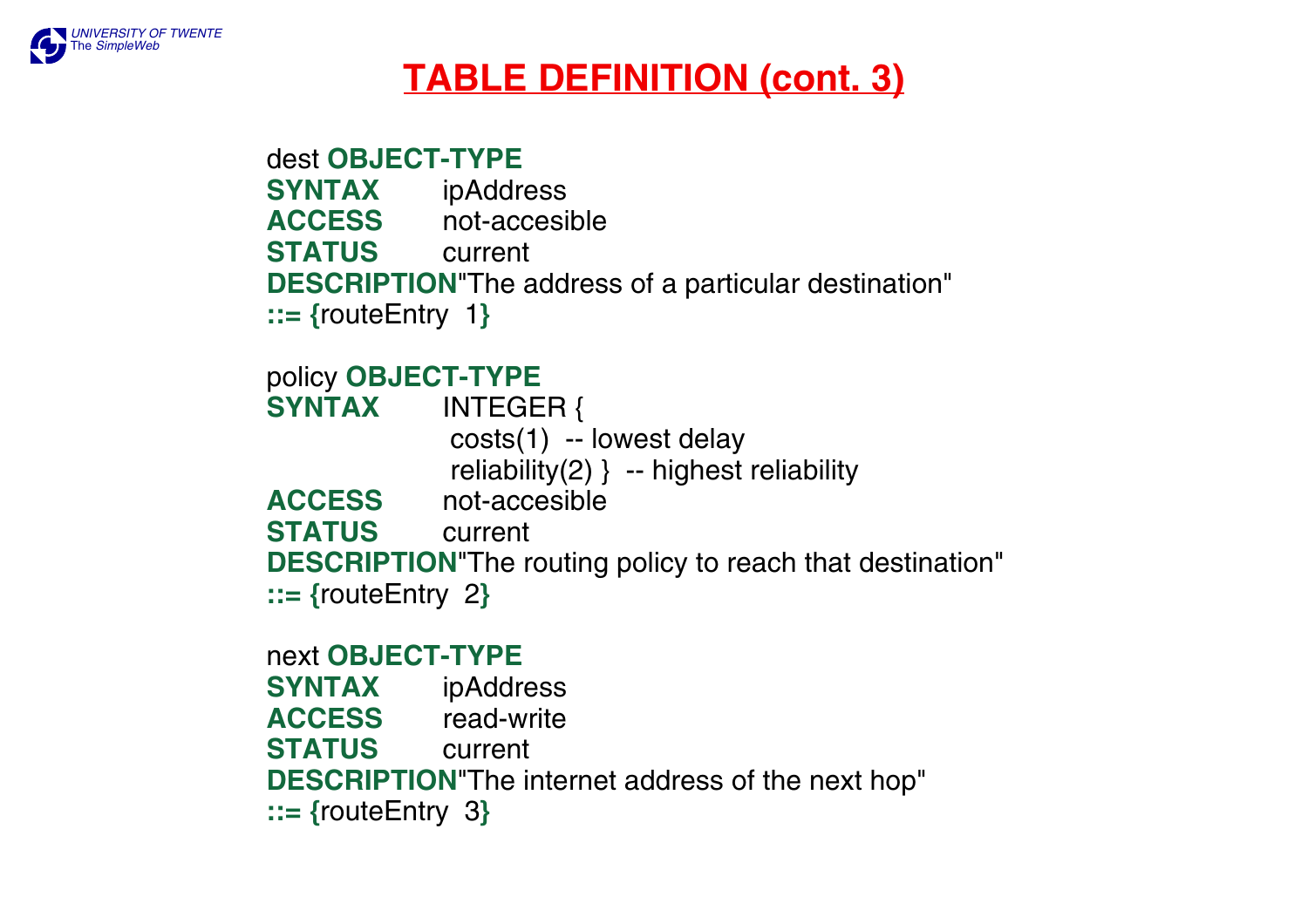

## **DEFINITION OF NEW TYPES**

# TEXTUAL CONVENTIONS

### TO REFINE SEMANTICS OF EXISTING TYPES

EXAMPLE:

RunState ::= **TEXTUAL CONVENTIONSTATUS** current **DESCRIPTION "**...**" SYNTAX** INTEGER{ running(1) runable(2) waiting(3) exiting(4)}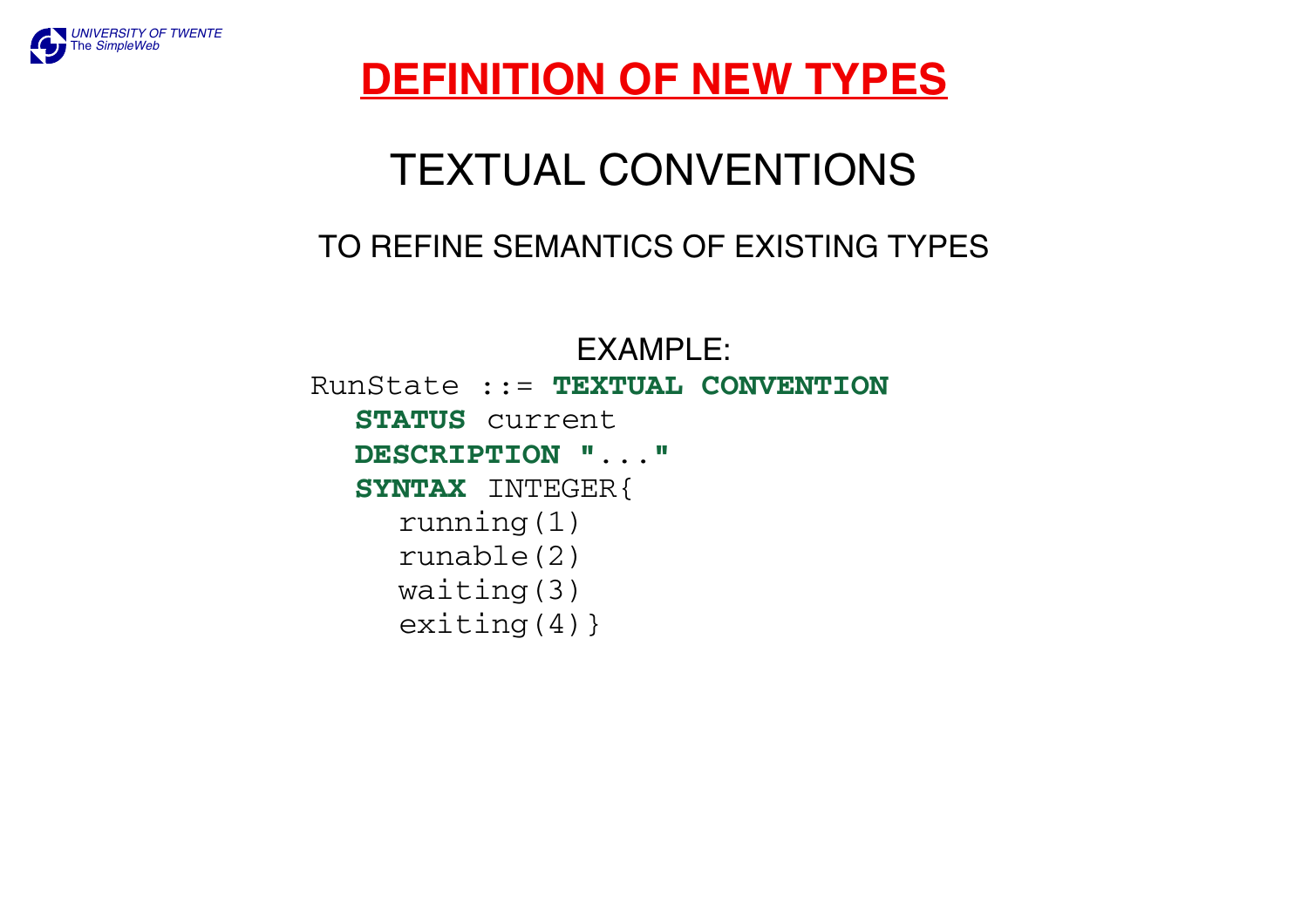

## **TEXTUAL CONVENTIONS**

- PhysAddress
- MacAddress
- TruthValue
- AutonomousType
	- InstancePointer
	- VariablePointer
		- RowPointer
		- RowStatus
		- TimeStamp
		- TimeInterval
	- DateAndTime
	- StorageType
		- TDomain
		- TAddress
	- Inet-Address...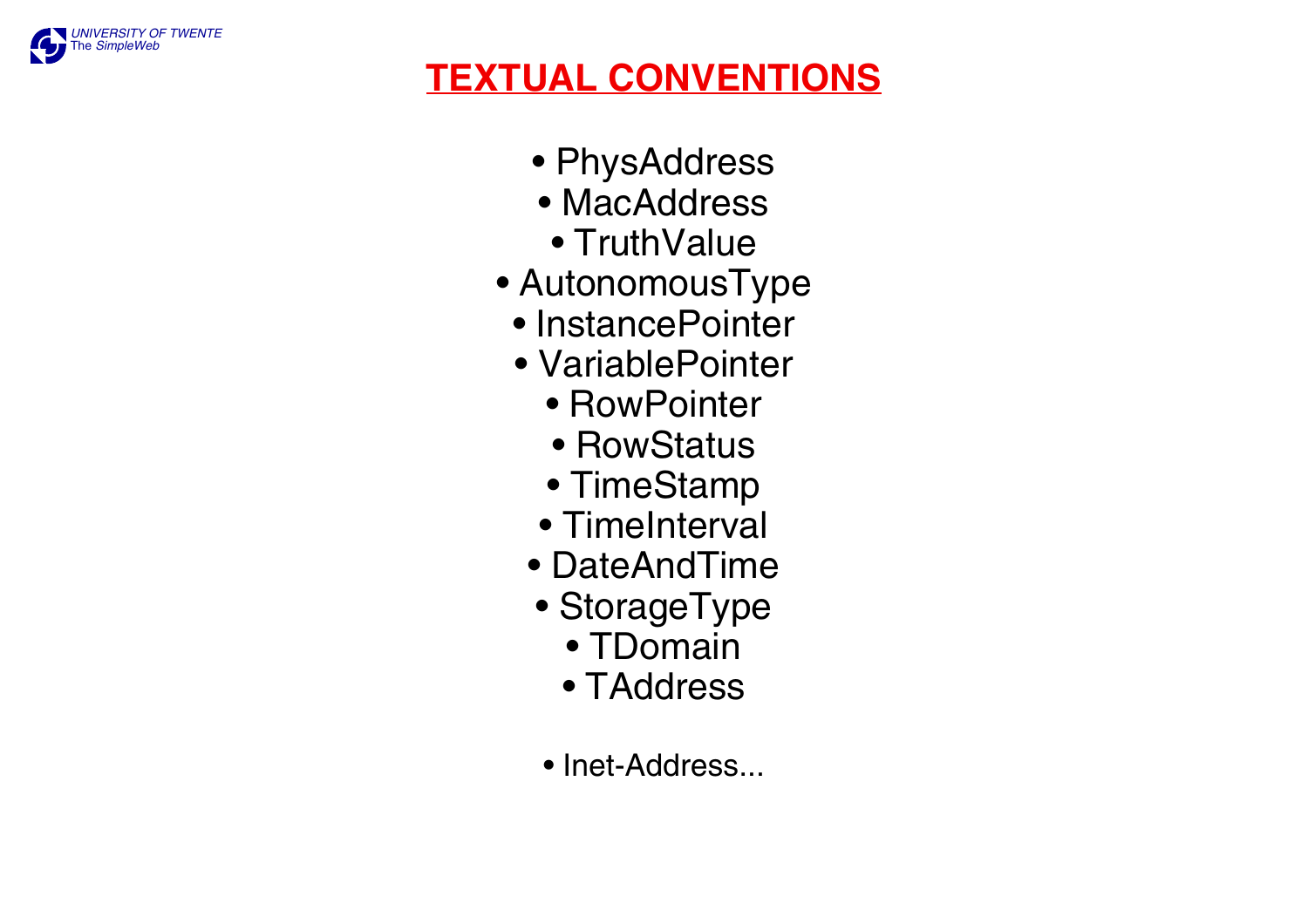#### **ROW-STATUS TEXTUAL CONVENTION**

## USED TO CHANGE TABLE ROWS

| TO:         | <b>VIA:</b> | <b>STATUS:</b>   |
|-------------|-------------|------------------|
| 130.89.16.4 | 130.89.1.1  | <b>ACTIVE</b>    |
| 130.89.17.6 | 130.89.1.1  | <b>NOT READY</b> |
| 130.89.18.2 | 130.89.1.4  | <b>ACTIVE</b>    |
| 130.89.18.7 | 130.89.1.4  | <b>ACTIVE</b>    |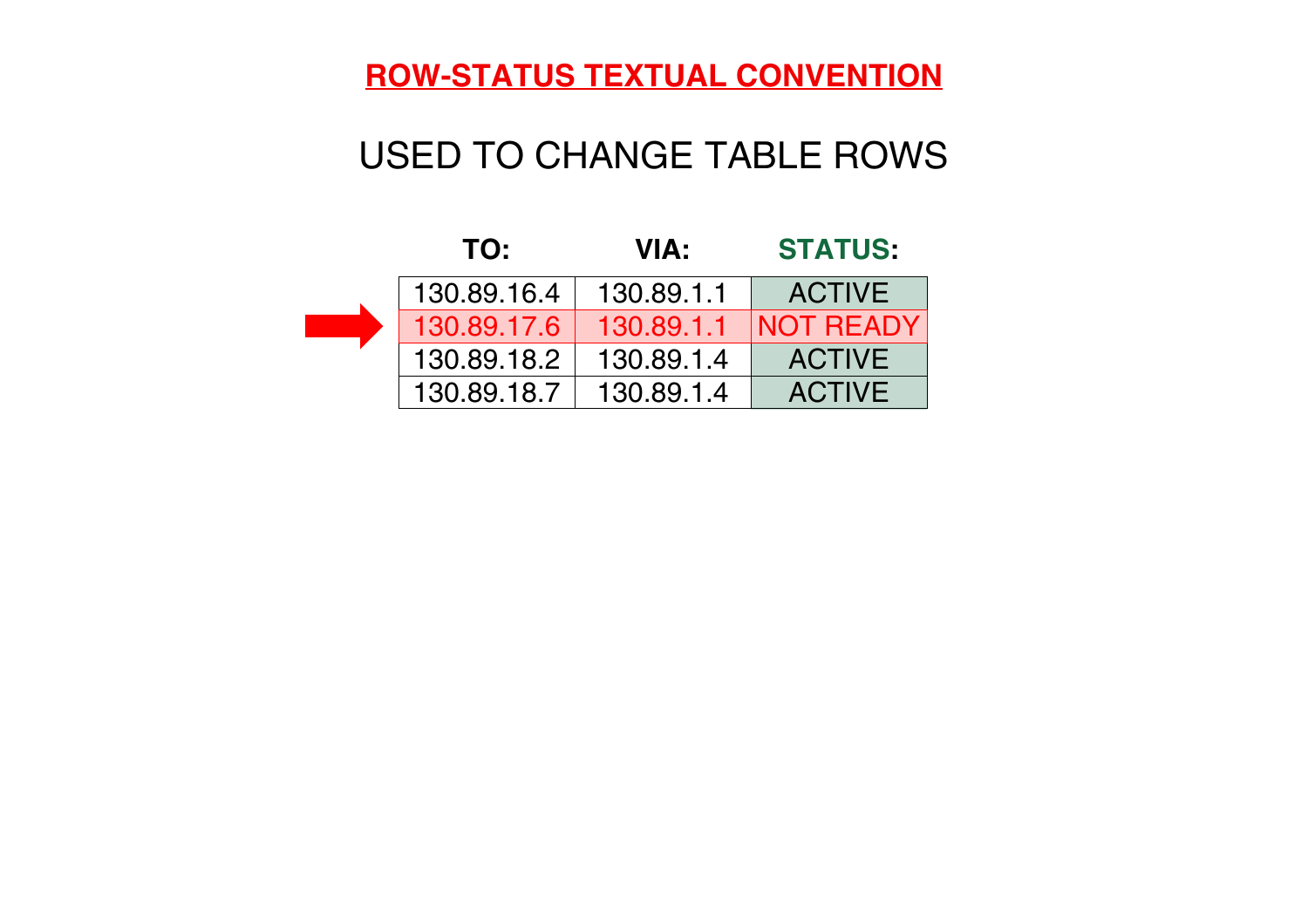#### **ROW-STATUS - STATE DIAGRAM**



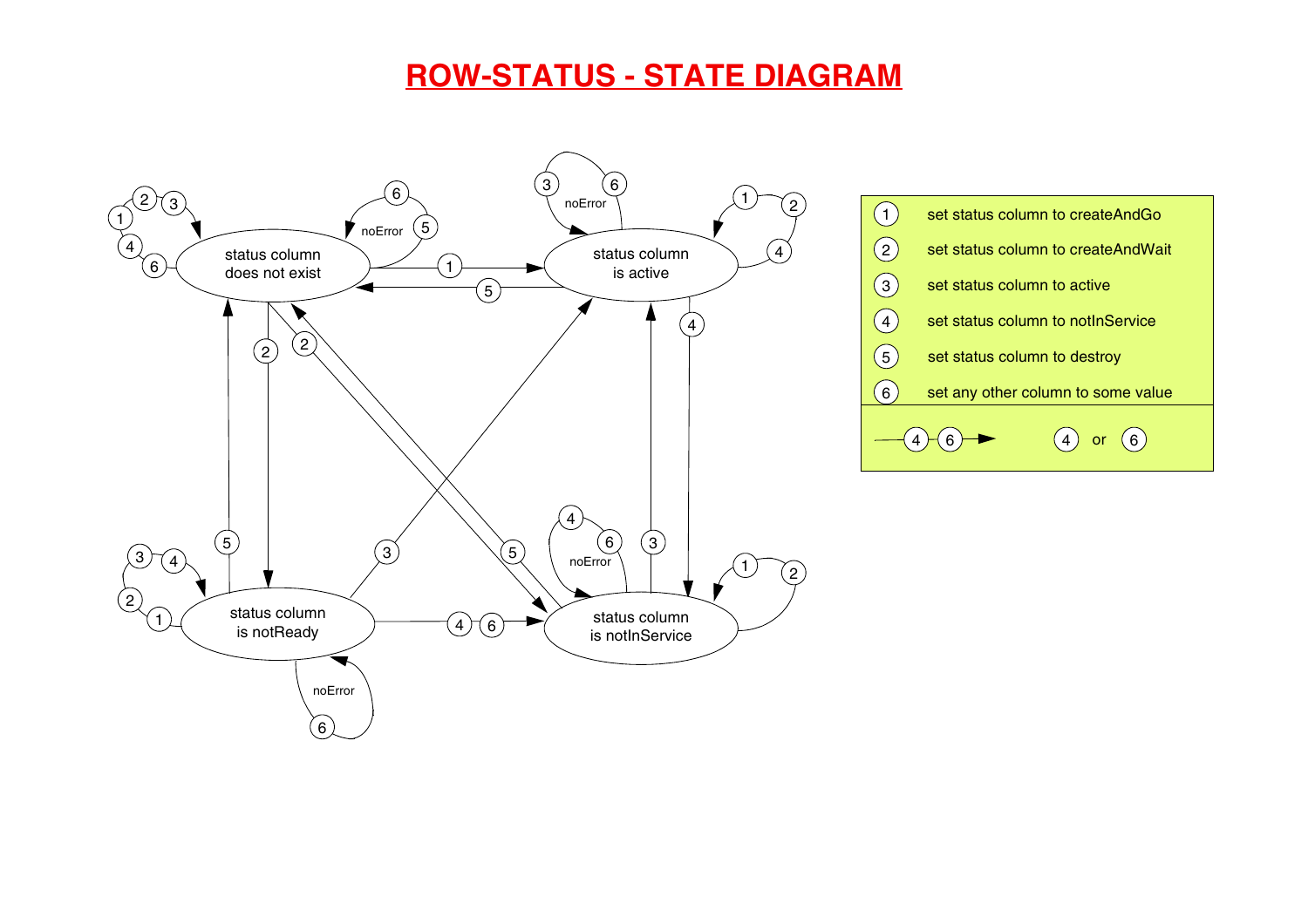## **NOTIFICATION TYPES**

### SMIv2: • MIBs MAY NOW INCLUDE NOTIFICATION TYPE MACROS

#### EXAMPLE:

#### linkUp **NOTIFICATION-TYPE**

**OBJECTS** {ifIndex}

**STATUS** current

#### **DESCRIPTION**

"A linkUp trap signifies that the

entity has detected that the

ifOperStatus object has changed to Up"

**::= {**snmpTraps 4 **}**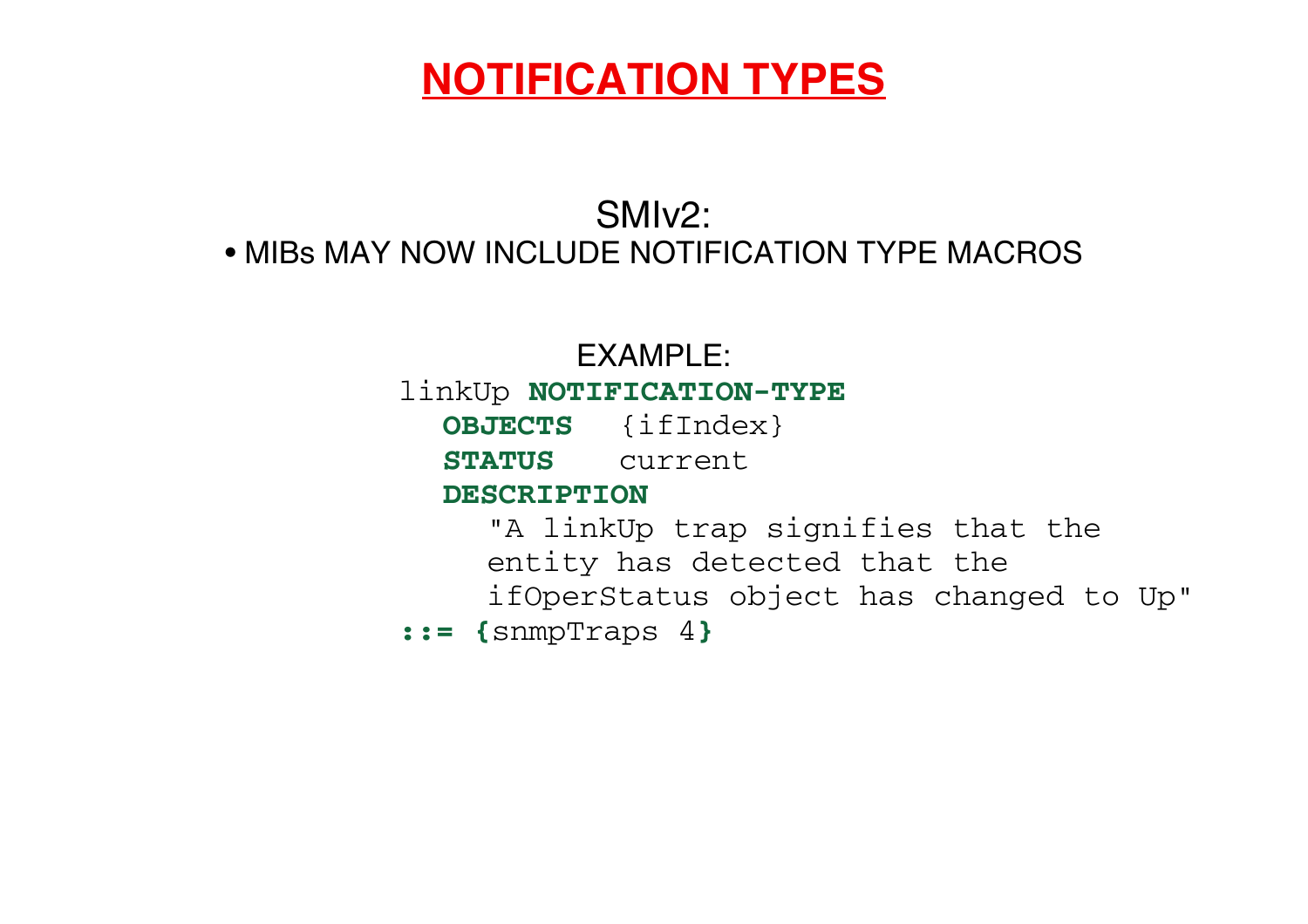## **DEFINITION OF IMPLEMENTATION REQUIREMENTS**

## THE MODULE-COMPLIANCE CONSTRUCTDEFINES IMPLEMENTATION REQUIREMENTS FOR AGENTS

newMibCompliance **MODULE-COMPLIANCE STATUS** ... **DESCRIPTION** ...

| <b>MODULE 1</b> | <b>MODULE</b>            |
|-----------------|--------------------------|
|                 | <b>MANDATORY-GROUPS </b> |
|                 | <b>GROUP</b>             |
|                 | <b>OBJECT</b>            |

MODULE n

**::= {** ... **}**